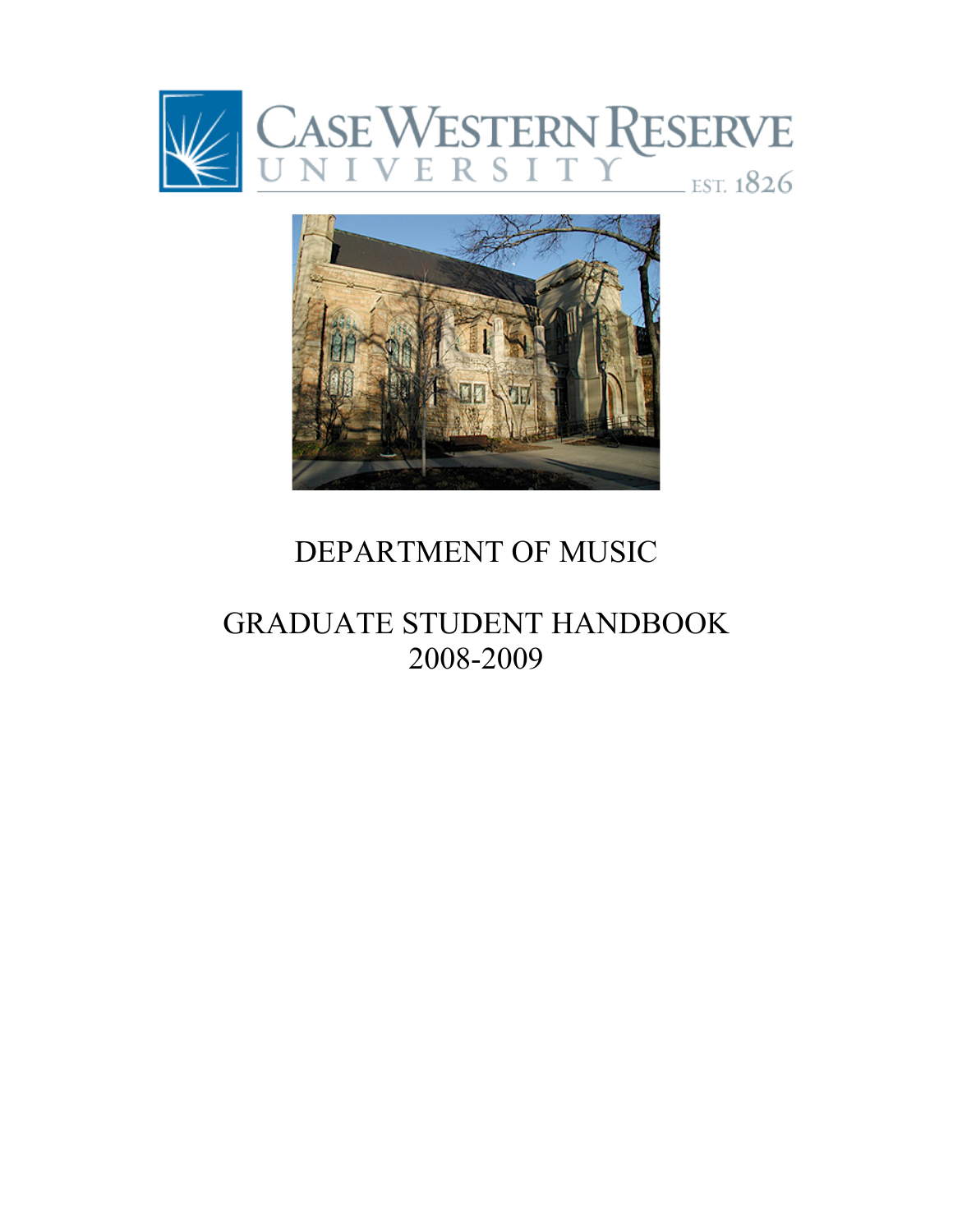Welcome to the Department of Music! This Handbook provides specific information concerning our policies, which we hope you will find helpful as you pursue your studies. You should also consult the Graduate Student Handbook issued by the School of Graduate Studies, which includes more general rules, regulations, and guidelines pertinent to your experience at CWRU. Should other questions or concerns about the material covered in either handbook arise, Musicology and Early Music Performance Practices students should contact the Director of Graduate Studies for Musicology (Professor Mary Davis) and Music Education Students should contact their individual advisors.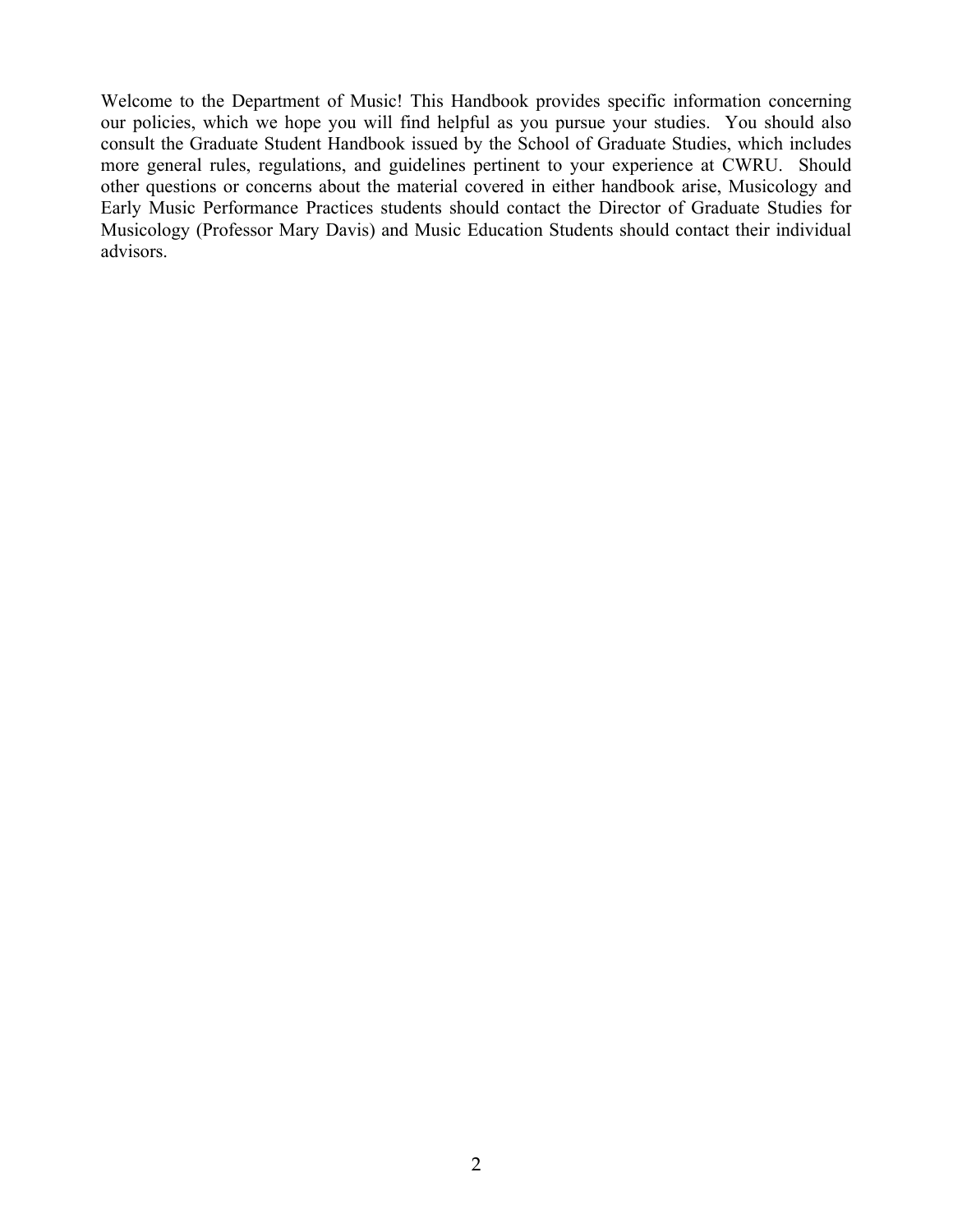| Last Name                             | First Name       | Email                                                 | Phone                | Room               | Classes/Duties                                        |
|---------------------------------------|------------------|-------------------------------------------------------|----------------------|--------------------|-------------------------------------------------------|
| <b>Faculty</b>                        |                  |                                                       |                      |                    |                                                       |
| Bauer                                 | William          | wib2@case.edu                                         | 368-2431             | 306                |                                                       |
| Bennett                               | Peter            | lpb4@case.edu                                         | 368-0156             | 215                | On Sabbatical Fall 08                                 |
| Brittain                              | Francesca        | francesca.brittan@case.edu                            |                      |                    | Starting 1/1/09                                       |
| Ciepluch                              | Gary             | gxc6@case.edu                                         | 368-2361             | 302                |                                                       |
| Cowart                                | Georgia          | gic4@case.edu                                         | 368-2410             | 314                |                                                       |
| Davis                                 | Mary             | med7@case.edu                                         | 368-2297             | 311                | Dept. Chair Beginning 01_09                           |
| Duffin                                | Ross             | rwd@case.edu                                          | 368-2412             | 201A               | Interim Chair Through 12 08                           |
| Goldmark                              | Daniel           | dig5@case.edu                                         | 368-2526             | 213                |                                                       |
| Hefling                               | Stephen          | seh7@case.edu                                         | 368-2411             | 312                |                                                       |
| Horvath                               | Kathleen         | kah24@case.edu                                        | 368-1613             | 305                |                                                       |
| Koops                                 | Lisa             | llk12@case.edu<br>dir30@case.edu                      | 368-2430             | 303<br>315         |                                                       |
| Rothenberg                            | David            |                                                       | 368-6046             |                    | On Sabattical Spring 09                               |
| <b>Full-Time Lecturers</b>            |                  |                                                       |                      |                    |                                                       |
| Alying                                | Ben              | bca21@case.edu                                        | 368-2496             | 304                |                                                       |
| Andrijeski                            | Julie            | julie.andrijeski@case.edu                             | 368-2360             | 204                |                                                       |
| Ferguson<br>Karpf                     | Paul<br>Nita     | pxf2@case.edu<br>nita.karpf@case.edu                  | 368-2989<br>368-1602 | Denison<br>309     | Lecturer/Admissions Coordinator                       |
|                                       |                  |                                                       |                      |                    |                                                       |
| Staff                                 |                  |                                                       |                      |                    |                                                       |
| Bailey                                | Sarah            | musictech@case.edu                                    | 368-5456             | 11                 | CMT Director/Lecturer                                 |
| Evans                                 | Adam             | axe24@case.edu                                        | 368-2400             | 201<br>12          | Administrative Staff                                  |
| Heemstra<br>Simmons                   | Jennifer         | jxh111@case.edu<br>bxs6@case.edu                      | 368-0624             | $216*$             | <b>Staff Accompanist</b>                              |
| Stauffer                              | Beverly<br>Laura | lls3@case.edu                                         | 283-4649<br>368-0117 | 214                | Chapel, Court and Countryside<br>Administrative Staff |
|                                       |                  |                                                       |                      |                    |                                                       |
| <b>Case Lecturers</b>                 |                  |                                                       |                      |                    |                                                       |
| <b>Bassett</b>                        | Matthew          | matthew.bassett@case.edu                              |                      | Denison            | <b>MUEN 324</b>                                       |
| Biran<br>Border                       | Dror             | birandror@yahoo.com                                   |                      | $216*$             | <b>MURP 386</b>                                       |
|                                       | Randy            | rb9553@sbcglobal.net                                  |                      | Denison            | <b>MUEN 384</b>                                       |
| Charnofsky                            | Eric             | exc15@case.edu                                        | 368-0624             | 12                 | <b>MUHI 303</b>                                       |
| Egre<br>Fullard                       | Bruce<br>Annie   | egre@azica.com<br>anniecavani@aol.com                 | 681-0778             | Harkness<br>CIM    | MUAR 151; 251<br><b>MUEN 358</b>                      |
|                                       | Nathan           |                                                       |                      | Denison            | MUED 200D                                             |
| Heath<br>Kotora                       | James            | nathan_heath@hotmail.com<br>jameskotora@sbcglobal.net | 368-0624             | 12                 | <b>MUEN 387</b>                                       |
| Nagy                                  | Debra            | debra.nagy@case.edu                                   | 368-2360             | 204                | MUEN 395; MUHI 443                                    |
| Neiman                                | Marcus           | mxn49@case.edu                                        | 368-6046             | 12                 | <b>MUED 496</b>                                       |
| Williams                              | Chris            | chris.williams@case.edu                               |                      | 12                 | <b>MUHI 302</b>                                       |
| <b>Musicology Graduate Assistants</b> |                  |                                                       |                      |                    |                                                       |
| Bland                                 | Justin           | justin.bland@case.edu                                 |                      | $216*$             | EMPP MA                                               |
| Boomhower                             | Daniel           | daniel.boomhower@case.edu                             |                      | $216*$             | Musicology_PhD                                        |
| Bonus                                 | Alex             | aeb31@case.edu                                        |                      | 216*               | Lecturer/Musicology_PhD                               |
| Brinker                               | Kelly            | kelly.brinker@case.edu                                |                      | $216*$             | Musicology_MA                                         |
| Burke                                 | Devin            | devin.burke@case.edu                                  |                      | $216*$             | Musicology_MA                                         |
| Cama-Lekx                             | Rachel           | rachel.cama-lekx@case.edu                             |                      | $216*$             | EMPP_DMA                                              |
| Corzatt                               | Adam             | adam.corzatt@case.edu                                 |                      | 216*               | Musicology_MA                                         |
| Cox                                   | Paul             | pgc2@case.edu                                         |                      | 216*               | Lecturer/Musicology_PhD                               |
| Davenport                             | Jeremiah         | jeremiah.davenport@case.edu                           |                      | $216*$             | Musicology_PhD                                        |
| Doan                                  | Joy              | joy.doan@case.edu                                     |                      | $216*$             | Musicology_PhD                                        |
| Karim                                 | Armin            | armin.karim@case.edu                                  |                      | 216*               | Musicology_PhD                                        |
| Kenworthy                             | Dan              | daniel.kenworthy@case.edu                             |                      | 216*               | EMPP_MA                                               |
| Kolb                                  | Richard          | rek9@case.edu                                         |                      | 216*               | Lecturer/Musicology_PhD                               |
|                                       | Elizabeth        | elizabeth.mitchell@case.edu                           |                      | $216*$             | EMPP_MA                                               |
| Mitchell                              |                  |                                                       |                      | $216*$             | EMPP_DMA                                              |
| Moore                                 | Cheryl           | cam78@case.edu                                        |                      |                    |                                                       |
| Swanson                               | Barbara          | bds31@case.edu                                        |                      | 216*               | Musicology PhD                                        |
| Tomasewski                            | Sarah            | sct9@case.edu                                         |                      | $216*$             | Lecturer/ Musicology PhD                              |
| <b>Music Ed. Graduate Assistants</b>  |                  |                                                       |                      |                    | <b>Degree</b>                                         |
| Alexander                             |                  | abby.alexander@case.edu                               |                      | $216*$             | MAL                                                   |
| Allen                                 | Abby<br>Darren   | dla12@case.edu                                        |                      | 216*               | MA                                                    |
| Carlson                               | Lindsay          | lec20@case.edu                                        |                      | 216*               | MAL                                                   |
| Clay                                  | Megan            | mec57@case.edu                                        |                      | 216*               | PhD                                                   |
| Cutting                               | Joshua           | joshua.cutting@case.edu                               |                      | 216*               | MA                                                    |
| Danien                                | Amber            | <u>amber.dahlen@case.edu</u>                          |                      | 216*               | PhD                                                   |
| Grady                                 | Erin             | emg26@case.edu                                        |                      | 216*               | MAL                                                   |
| Greene                                | Daniel           | ddg11@case.edu                                        |                      | 216*               | МA                                                    |
| Hannaford                             | Bryan            | bkh14@case.edu                                        |                      | 216*               | MAL                                                   |
| Harvey                                | Damon            | dmh53@case.edu                                        |                      | $216*$             | MAL                                                   |
| Hruska                                | Brad             | bjh33@case.edu                                        |                      | $216*$             | МA                                                    |
| Huch                                  | Ryan             | rih39@case.edu                                        |                      | 216*               | MAL                                                   |
| Kolthammer                            | Stacey           | scs11@case.edu                                        |                      | 216*               | МA                                                    |
| Schatt                                | Matthew          | mds59@case.edu                                        |                      | 216*               | PhD                                                   |
| Tang                                  | Zheng            | zheng.tang@case.edu                                   |                      | 216*               | MAL                                                   |
| Vazquez                               | Elijah           | elijah.vazquez@case.edu                               |                      | 216*               | МA                                                    |
| Venesile                              | Christopher      | cjv8@case.edu                                         |                      | $216*$             | PhD                                                   |
| <b>Kulas Music Library</b>            |                  |                                                       |                      |                    |                                                       |
| Toombs                                | Stephen          | sht@case.edu                                          | 368-6676             | Hadyn              | Music Librarian                                       |
| Quick                                 | <b>Jeffrey</b>   | jaq@case.edu                                          | 368-6677             | Hadyn              | Assistant Music Librarian                             |
| <b>Student Assistants</b>             |                  |                                                       |                      |                    |                                                       |
|                                       |                  |                                                       | 368-1160             | 208                | Student Coordinator                                   |
| <b>Freq. Requested Numbers</b>        |                  |                                                       |                      |                    |                                                       |
| CIM Main Operator                     |                  |                                                       | 791-5000             |                    |                                                       |
| CIM Registrar                         |                  |                                                       | 795-3203             |                    |                                                       |
| Case Registrar                        |                  |                                                       | 368-4310             |                    |                                                       |
| Case Registrar Fax                    |                  |                                                       | 368-8711             |                    |                                                       |
| Arts & Sciences Dean's Office         |                  |                                                       | 368-4413             |                    |                                                       |
| <b>Graduate Studies</b>               |                  |                                                       | 368-4390             |                    |                                                       |
| Computer Help Desk                    |                  |                                                       | 368-4357             |                    |                                                       |
| Music Dept. Fax                       |                  |                                                       | 368-6557             |                    |                                                       |
| Case Main Operator                    |                  |                                                       | 368-2000             |                    |                                                       |
| Severance Hall Box Office             |                  |                                                       | 231-1111             |                    |                                                       |
| Undergraduate Studies                 |                  |                                                       | 368-2928             | $* =$ mailbox only |                                                       |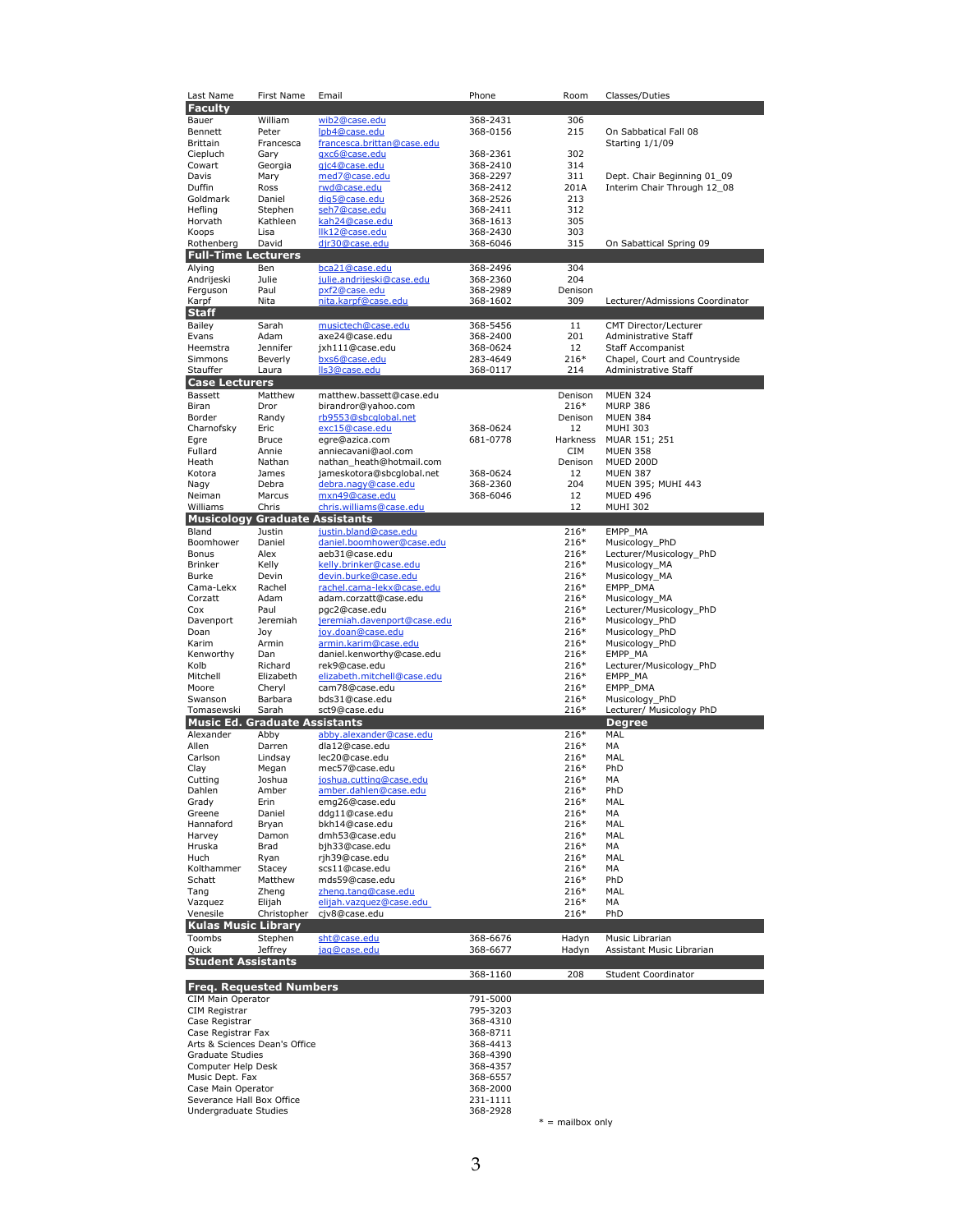# **HANDBOOK CONTENTS**

|                                                                                                         | 5  |
|---------------------------------------------------------------------------------------------------------|----|
|                                                                                                         | 5  |
|                                                                                                         | 5  |
|                                                                                                         | 5  |
|                                                                                                         | 5  |
|                                                                                                         | 6  |
|                                                                                                         | 6  |
|                                                                                                         | 6  |
|                                                                                                         |    |
|                                                                                                         |    |
|                                                                                                         |    |
|                                                                                                         | 8  |
|                                                                                                         | 8  |
|                                                                                                         | 8  |
|                                                                                                         | 9  |
|                                                                                                         | 9  |
|                                                                                                         | 9  |
|                                                                                                         | 9  |
|                                                                                                         |    |
|                                                                                                         |    |
|                                                                                                         |    |
|                                                                                                         |    |
|                                                                                                         |    |
|                                                                                                         |    |
|                                                                                                         |    |
| Planned Program of Study material contains the contract of the property of the planned Program of Study |    |
|                                                                                                         |    |
|                                                                                                         |    |
|                                                                                                         | 15 |
|                                                                                                         |    |
|                                                                                                         |    |
|                                                                                                         |    |
|                                                                                                         |    |
|                                                                                                         |    |
|                                                                                                         |    |
| PH.D. in Musicology with Emphasis on Early Music Performance Practices 21                               |    |
|                                                                                                         |    |
|                                                                                                         |    |
|                                                                                                         |    |
|                                                                                                         |    |
|                                                                                                         |    |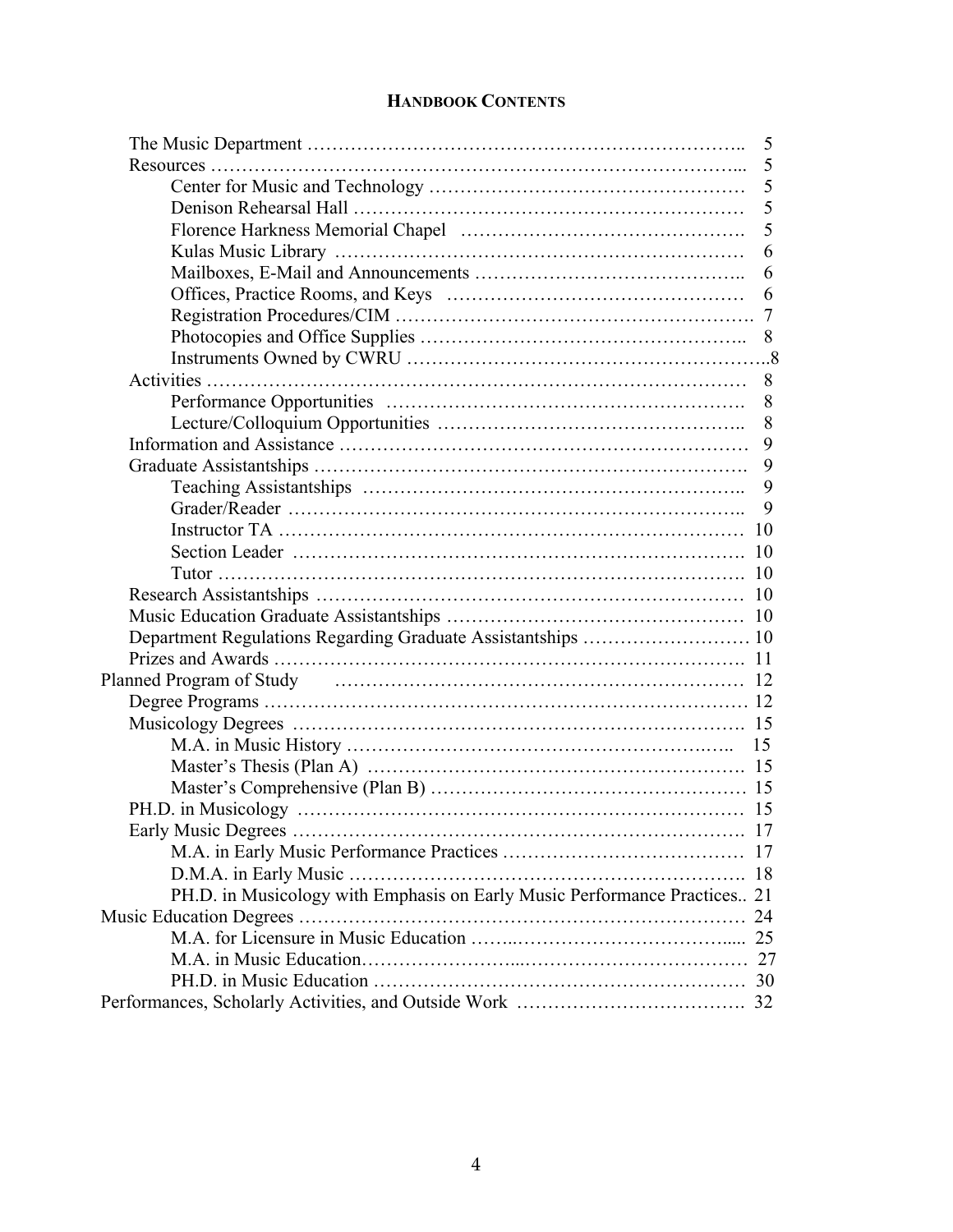# **THE MUSIC DEPARTMENT**

Haydn Hall, which houses the Music Department and the Kulas Music Library, is located in the heart of the Mather Quad on the CWRU campus. Originally a combination of dormitory and classroom building, the building was given to the college by Flora Stone Mather. It was named in honor of Hiram Collins Haydn, fifth president of Western Reserve University, pastor of the Old Stone Church, and the individual most active in convincing Western Reserve College to move to Cleveland. The building was designed by Charles F. Schweinfurth, the premier residential architect of Euclid Avenue ("Millionaires' Row") mansions, who also rebuilt the interior of the Old Stone Church in 1884 and designed Trinity Cathedral, the Union Club, and four bridges in Rockefeller Park. Haydn Hall served for many years as the only student center on the campus and was a center for commuters' activities.

Department Assistant Adam Evans, who is located in the Department Office, Room 201, staffs the Music Department, including scheduling of Harkness Chapel and events. Information about academic matters is available through the Director of Graduate Studies (Musicology/EMPP) or through your advisor (Music Education). You should meet regularly with either the DGS or your advisor for advisement regarding course work and thesis and/or dissertation topics. This faculty member will also assist you in scheduling exams, and will oversee your planned program of study. While you are welcome to schedule meetings with the DGS or your advisor as necessary, formal advisement periods take place in October and April. You are responsible for scheduling an appointment with the appropriate faculty contact during these advisement periods, and can only receive registration materials, including your PIN, through the advisement process. Please note that advisors are generally not available to advise you after the advisement period has ended.

The Department website (http://music.case.edu) includes information regarding programs of study, courses and ensembles, faculty and staff, facilities and events. The website also includes links to the Department calendar and to most required forms, including lecture-recital proposals.

# **RESOURCES**

# **Center for Music and Technology**

Located in Haydn Hall, Room 11, The Center for Music and Technology is equipped with nine music workstations and one specialized digital media workstation. Each music workstation includes an Apple Intel iMac, an M-Audio Axiom keyboard, with Professional music creation and sound synthesis capabilities. Software highlighted in the CMT is Finale 2007, Sibelius 5, Digital Performer 5, Reason 3, Final Cut Express and Adobe Creative Suite 3 (Including Photoshop CS3, Dreamweaver, Flash, and Illustrator). The lab is open for student use every weekday and evening, and weekend afternoons. The Center's Director is Sarah Bailey.

#### **Denison Rehearsal Hall**

Denison Hall is located at 11416 Juniper Drive and is used primarily for ensemble rehearsals. This facility, which is currently being expanded and improved, has Wenger practice rooms, one of which is a "virtual reality" acoustic room. Denison also has storage lockers available on a first come-first served basis. You may sign up for a locker during any of the ensemble rehearsals scheduled there, or by contacting Dr. Ciepluch (gxc6@case.edu). University-owned instruments and equipment stored in Denison may not be used without written permission from the Department.

# **Florence Harkness Memorial Chapel**

Harkness Chapel was built to honor Florence Harkness Severance, the only daughter of Stephen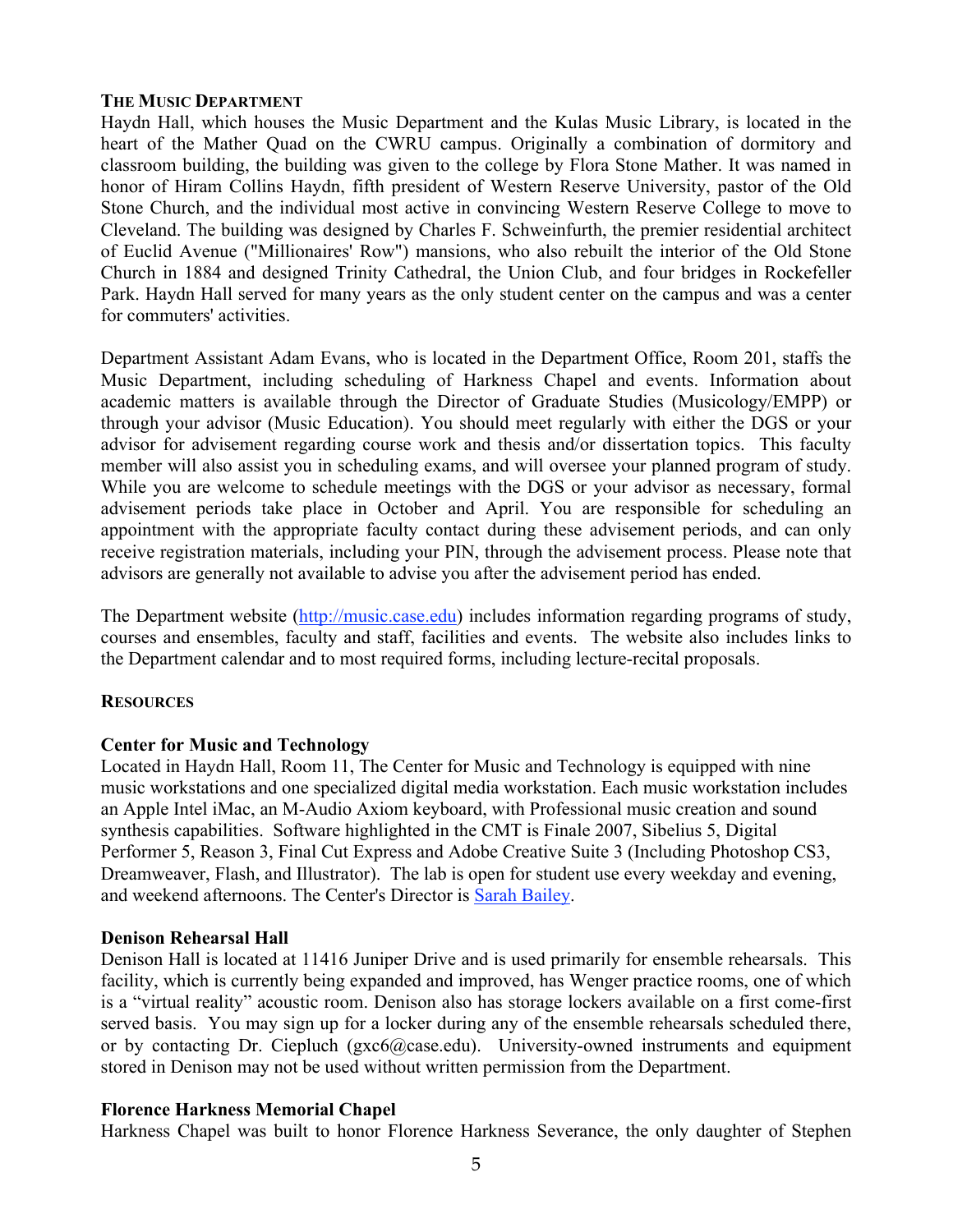Harkness and his second wife, Anna M. Richardson Harkness. Harkness made his fortune in whisky and banking, and increased it by joining his friend John D. Rockefeller to form the Standard Oil Company. In 1870, when the company became a corporation, Harkness was the second-largest shareholder. His friend Louis Severance (father by his first marriage to John Long Severance, builder of Cleveland's Severance Hall) was also an important stockholder. The building, featuring neo-Gothic architecture, antique oak and Georgia pine woodwork, and Tiffany windows, serves as the main performance space for the Department, and is the home of the "Chapel, Court, and Countryside" early music concert series. Graduate students may arrange to use the Chapel for rehearsals or performances; this can be coordinated through the Department Office.

#### **Kulas Music Library**

The Kulas Music Library, located in Haydn Hall, is a satellite library of Kelvin Smith Library. It houses CWRU's library collections in the area of music and contains 45,000 items, including music scores, books on music, sound recordings, video recordings, microforms and music periodicals. The library also contains a listening room for using the sound recording and video collections. Any CWRU faculty member, student or staff member with a valid university ID or CIM conservatory level faculty member, student or staff member with a valid CIM ID may borrow from the library. Books and scores circulate. Sound and video recordings must be used in the library. The library also provides access to an increasing number of electronic resources in support of music scholarship, including the Naxos Music Library and RISM A/II.

#### **Mailboxes, E-Mail and Announcements**

Each graduate music student is assigned a mailbox in room 216 of Haydn Hall on the second floor of the building. Graduate teaching or research assistants will receive periodic email regarding the pick up of more sensitive communications and grades. Please check your mailboxes regularly for departmental announcements and other messages.

When you have registered and are assigned an ID number, you will automatically receive a University email/networking account. Email is widely used by the Department and the University for important communications, and should be checked regularly. The Department will communicate via your CWRU email address *only* (typically firstname.lastname@case.edu). If you use another account for email, set up your CWRU account to forward all messages. You are responsible for all information sent from the Department; failure to set up your CWRU account does not excuse you from this responsibility.

Should your contact information change, please notify the Department Office as soon as possible.

# **Offices, Practice Rooms, and Keys**

Graduate student offices are assigned on an as-needed basis. Doctoral students with teaching assignments have first consideration. In order to obtain an office key, new students will need to first register for classes and obtain an ID card from CWRU Access Services, which is in the basement of Crawford Hall. Once you have your ID, you can arrange delivery of your key through the Music Department Assistant (Room 201) by filling out a key(s) request form and providing a key deposit of \$50. This deposit will be refunded by mail when you return the key(s).

Practice rooms are located on the second floor of Haydn Hall. Effective Fall 2007, the Practice rooms are open 24 hours a day. Your CWRU ID must be shown in the window at all times. Priority to these rooms will go to undergraduate music majors and CWRU students involved in applied music performance courses. Practice room policies prohibit food and beverages in the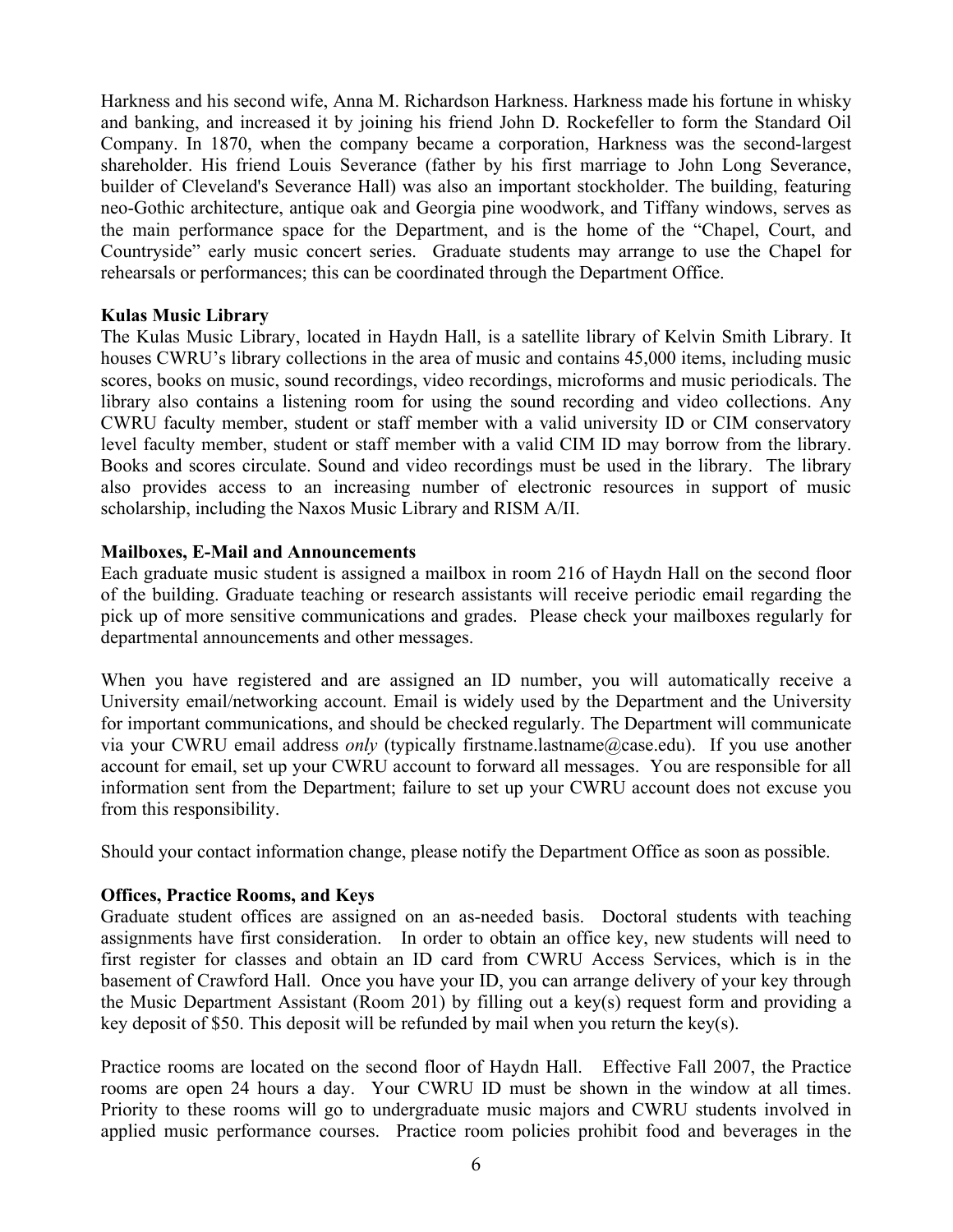rooms; please make sure that all windows are closed, lights are off, and the door is locked when you leave these rooms and please do not remove music stands. Service request slips for the pianos in the practice rooms are kept in the Department Office. If you discover a problem with one of the pianos, please fill out a service request and place it in the piano technician's mailbox outside the Department Office.

There are also a limited number of lockers in Haydn Hall available on a first come, first-served basis; if you would like to have a locker please see the Department Assistant.

According to the Department key policy: **you may not lend your key or ID to another student for any reason or borrow another student's key/ID for any reason.** The key/access privilege may be revoked at any time and final transcripts may be withheld if keys are not returned before you graduate. Lost keys must be reported to Access Services immediately.

Please note that students' personal belongings, including instruments and laptops, are not covered by CWRU insurance in case of loss or damage.

# **Registration Procedures/CIM**

*Registration procedures have changed. All students should read the information below concerning registration, permits and applied lessons.* 

All CWRU students are to obtain all 3 permit releases in three separate stages: first meeting with your CWRU Academic Advisor; second, meeting with the Department Assistant in 201; and finally with the Registrar at CIM. This includes Principal Performance, Secondary Performance, Permit Only Ensembles, Vocal Repertory Class, and all CIM classes (including Music Theory, Eurhythmics Classes, Audio Recording classes taught at CIM).

All returning students should have obtained permits and register for applied lessons and theory courses last spring. If you have not done so, you must see the Department Assistant in Haydn 201 before going to CIM.

After all steps have been completed in order, the registrar will then release the permits online so that students may then register for the lesson and/or class through SIS.

CWRU students are responsible for notifying the Office of the Registrar at CIM if they drop or withdraw from a class and/or lesson. Notifying your teacher does not drop or withdraw you from the CIM registration system.

Towards the end of each semester, the Office of the Registrar at CIM will post, through the CWRU Department of Music, open hours for students to re-register their permits. If a student is unable to come at any of the open times, they may email the Registrar at Hallie.moore@case.edu to set up an outside appointment.

**At the time you meet with the Registrar to obtain your permit release, you will be given all contact information for your Applied Lesson instructor. It is your responsibility to make contact with the instructor to set up your lesson time. You should hear back by the instructor before the end of the first week of class. If you have tried to contact the instructor, but have not heard from the instructor, you are to contact the CIM Registrar Hallie.moore@case.edu so she can facilitate contact.**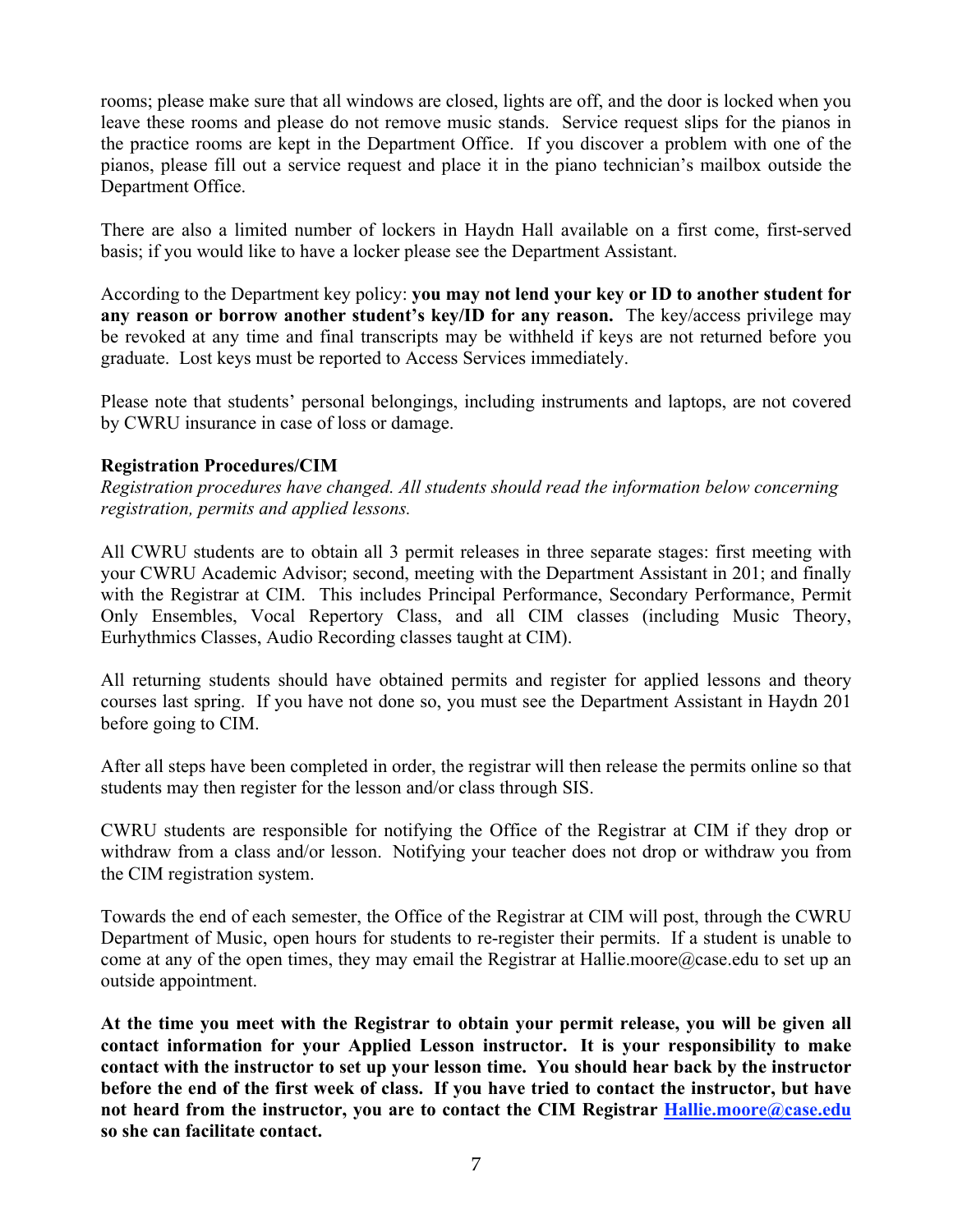# **Photocopies and Office Supplies**

Photocopiers are available for your use on the  $2^{nd}$  and  $3^{rd}$  floors of Haydn Hall. Cost of copies is \$.10/page for 8 ½ x 11 copies; \$.15/page for legal and ledger-sized copies; and \$.15 for two-sided 8  $\frac{1}{2}$  x 11 or \$.20 for two-sided legal and ledger copies. You may purchase a copier account through the Department Assistant, or you may pay for individual copy jobs as necessary. TAs and RAs will be supplied an individual copier code to facilitate official work. If you require office supplies to fulfill your TA or RA responsibilities, please make the proper arrangements with the faculty member supervising your work.

# **Instruments Owned by CWRU**

Any CWRU student enrolled in a class or ensemble that requires the use of a secondary instrument (i.e., methods class), has no personal instrument, or is assigned to a specialized instrument (contra bassoon, double bass, English horn, bass clarinet, etc.) is eligible to loan a school instrument. Students receiving a school-owned instrument will be issued a CWRU Department of Music Bond for Musical Instrument form by the person dispensing the instrument. ( Dr. Ciepluch will issue wind instruments, Dr. Horvath, string instruments, and Dr. Duffin, Baroque or period instruments.) This contract will detail the value of the instrument and the student's responsibilities and return procedures. The student will sign the contract, which will be kept on file with the faculty member who signed out the instrument.

It is expected that the student who signed the Bond for Musical Instrument form will be the only user of the instrument. All parts of the instrument outfit (instrument, case, accessories, etc.) should be returned in the best possible condition (normal wear and tear is to be expected) by the date specified in the contract. If the instrument is lost or stolen the student will bear total financial responsibility of replacing the instrument and accessories. Such loss may be covered by your (or your guardian's) homeowner's insurance. Be sure to notify your insurance company when you are loaned an instrument. Failure to return the instrument by the due date can result in the withholding of grades, blocking of registration, and the cost of a replacement instrument being billed to your student account.

# **ACTIVITIES**

# **Performance Opportunities**

The Department of Music and the Cleveland Institute of Music maintain a number of orchestras, choirs, and performing groups. Among these are the Baroque Orchestra, the CWRU Concert Choir, The CWRU Percussion Ensemble, the CWRU/University Circle Symphony Orchestra, The Collegium Musicum, the Early Music Singers, Jazz Ensembles, the Marching Spartans Band, The New Music Ensemble, Symphonic Winds, The University Circle Wind Ensemble, and the University Singers. Graduate students are welcome to participate in most of these groups. Information about many of these ensembles may be found on the Department website; additional informational is available through the Department Office.

# **Lecture/Colloquium Opportunities**

There are many lectures and colloquia on campus each week, some of which are highlighted on the University's homepage. Within the Department, the main lecture series is the Music and Culture series, which is co-sponsored by the Baker-Nord Center for the Humanities. More information is available at the Department website.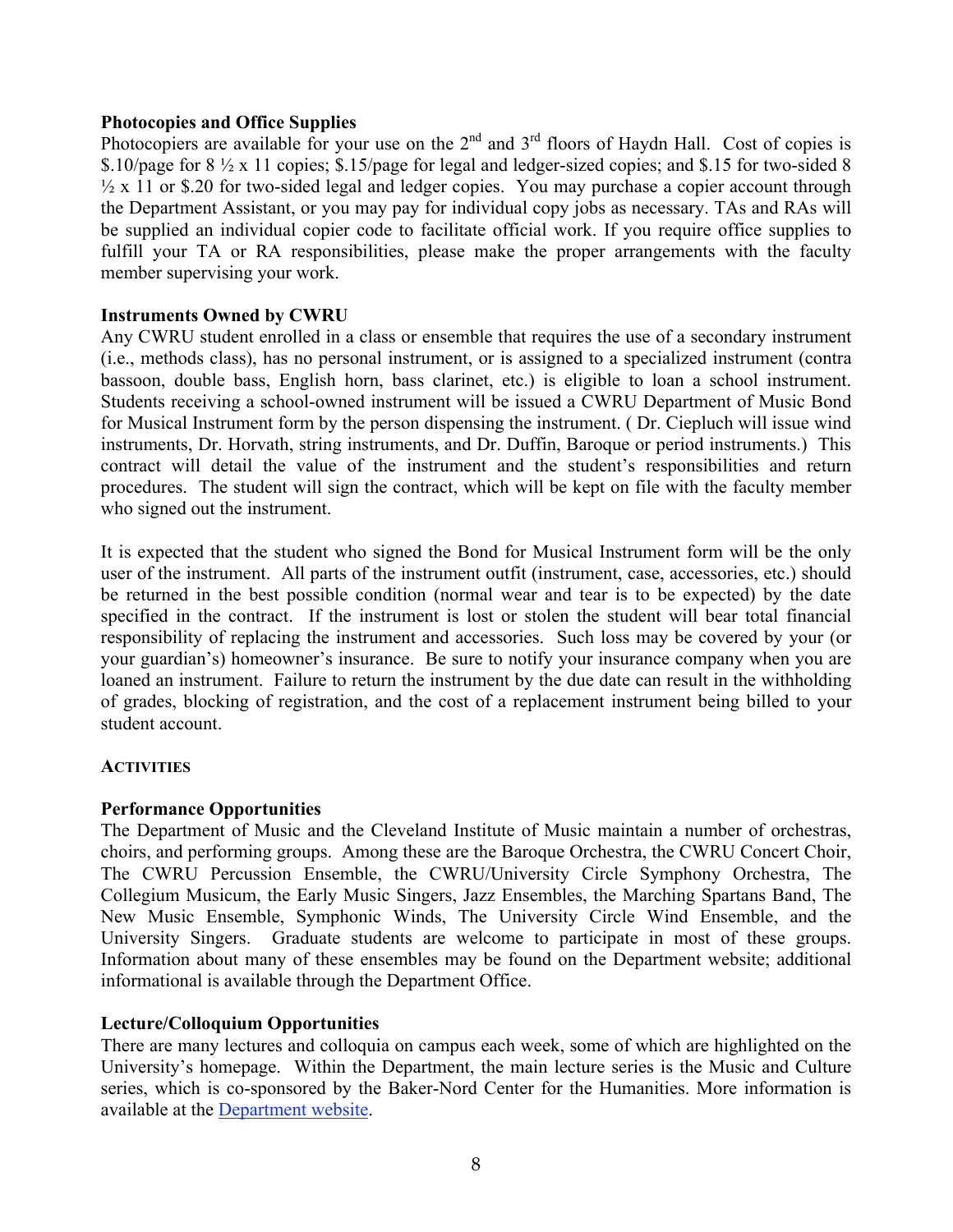#### **INFORMATION AND ASSISTANCE**

The School of Graduate Studies (SGS) oversees programs in the humanities and social sciences, biological and physical sciences, engineering, and selected professional fields. The SGS office is located in the  $6<sup>th</sup>$  floor of Nord Hall, and office hours are 8:30 a.m. to 5 p.m. Monday through Friday. The SGS maintains a career center and is a good source of information regarding fellowships, grants, and other funding opportunities.

The Office of International Student Services, located in Room 210 of the Sears Building, provides special assistance and services for international students. The office provides advice regarding academic concerns as well as immigration issues and other practical matters, and sponsors a range of special events.

University Counseling Services, a division of Student Affairs, is located in Sears 201, and is open from 8:30 a.m. through 4:30 p.m. Monday through Friday. All enrolled graduate students are eligible to receive services. Walk-in hours are Monday-Friday, 3:00-4:30 at the Sears location. Emergency assistance is available 24/7 at 844-8892.

University Health Services provides healthcare for students. The main contact address is 2145 Adelbert Road.

# **GRADUATE ASSISTANTSHIPS**

If you are receiving financial assistance, either the Director of Graduate Studies (Musicology/EMPP students) or the Director of Music Education will assign you to a Teaching, Research, or Graduate Assistantship during the advising period each semester.

# **Teaching Assistantships**

All new graduate students who have or will have instructional responsibilities must enroll in the non-credit course UNIV 400 (Professional Development for Graduate Teaching Assistants), or, if applicable, UNIV 400 (B), which is designed for international graduate students. This required course consists of seminars, led primarily by faculty, that focus on effective professional communication skills and that provide teaching assistants with opportunities to discuss and reflect upon their instructional roles. New graduate students with TA responsibilities are also expected to attend the campus-wide TA orientation in August, and to be aware of the policies and guidelines presented in the University's TA Manual, which is available on line at http://studentaffairs.case.edu/education/tatraining/documents.html.

If at any time you have difficulty fulfilling your responsibilities as a TA you must contact either the Director of Graduate Studies (Musicology/EMPP students) or your faculty supervisor (Music Education Students). Also, you must consult with this faculty member prior to altering the number of credits for which you are registered in a given semester, as your financial aid and/or teaching assignment may be affected by the change.

In the Music Department, TA responsibilities typically fall into one of several categories:

**Grader/Reader.** Graders work closely with a professor, either individually or with other graders, to evaluate homework, quizzes and examinations. Although formal structured contact with students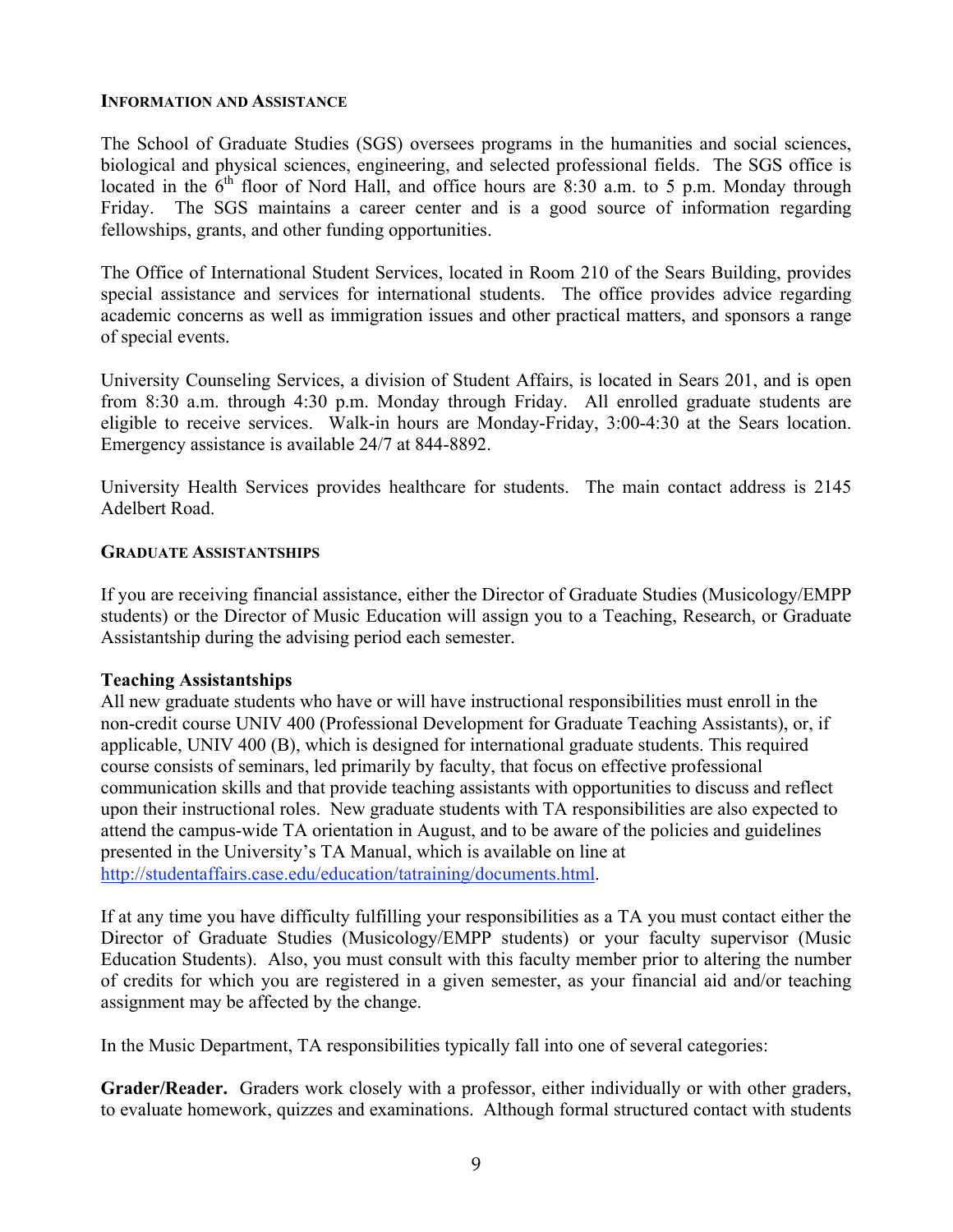may be minimal, graders meet informally with students who may have questions about grades. Maintaining consistent grading procedures within the course is imperative.

**Instructor TA.** An Instructor TA works under the supervision of a faculty member but holds the major responsibility for a class section. This responsibility may include setting the syllabus, choosing texts, and determining final grades for each student. Working with supervising faculty, Instructor TA's determine the content of each class session, teach these sessions, evaluate all student work and encourage communication through individual conferences with their students. If you are assigned primary teaching responsibility for a course, you must be appointed as an Instructor of Record. Please see the Department Office Assistant to expedite this process.

**Section Leader.** Section TA's lead class sessions that provide opportunities for students to ask questions about lectures or homework or to review for tests. Section leaders may have prepared lesson plans for these sessions, but usually the discussion centers on student-generated questions. As a result, TA's must be ready for any question; usually dealing with material the students have difficulty understanding.

**Tutor.** Tutors generally work with students on a one-to-one basis. During regular office hours and extra help sessions, these TA's are sought for their expertise in the subject matter. Their true value, however, lies in encouraging students to explore approaches to solving problems rather than answering questions directly.

# **Research Assistantships**

Research Assistants in the Music Department assist faculty as assigned, and typically provide research and administrative support.

# **Music Education Graduate Assistantships**

Music Education Graduate Assistants in the Music Department assist faculty as assigned, and typically provide administrative support and/or assistance with department ensembles.

# **Department Regulations Regarding Graduate Assistantships**

Your appointment as a Graduate Assistant is based on our review of your qualifications and on the needs of the Department. The amount of your award, the duties of your Assistantship, and the number of hours required (which is directly related to the amount of your financial aid) will be conveyed to you by the Department. Financial aid is divided into two categories: 1) tuition waiver and 2) monetary stipend (usually in addition to tuition waiver). Both are considered Assistantships and require varying levels of service to the Department. If you are granted a tuition waiver, it is your responsibility to know how many tuition hours are granted. You must obtain permission from your advisor if you wish to register for a different number of credit hours. If you receive a stipend, YOU MUST complete the FAFSA on-line at the time you are recommended for the award. This is a necessary final step before you receive the award.

Graduate awards are conditional and require that you maintain good standing in the Graduate School and Music Department. If you fail to register before the last day of the late registration period for the session in which your award is valid, you will forfeit this award. Your appointment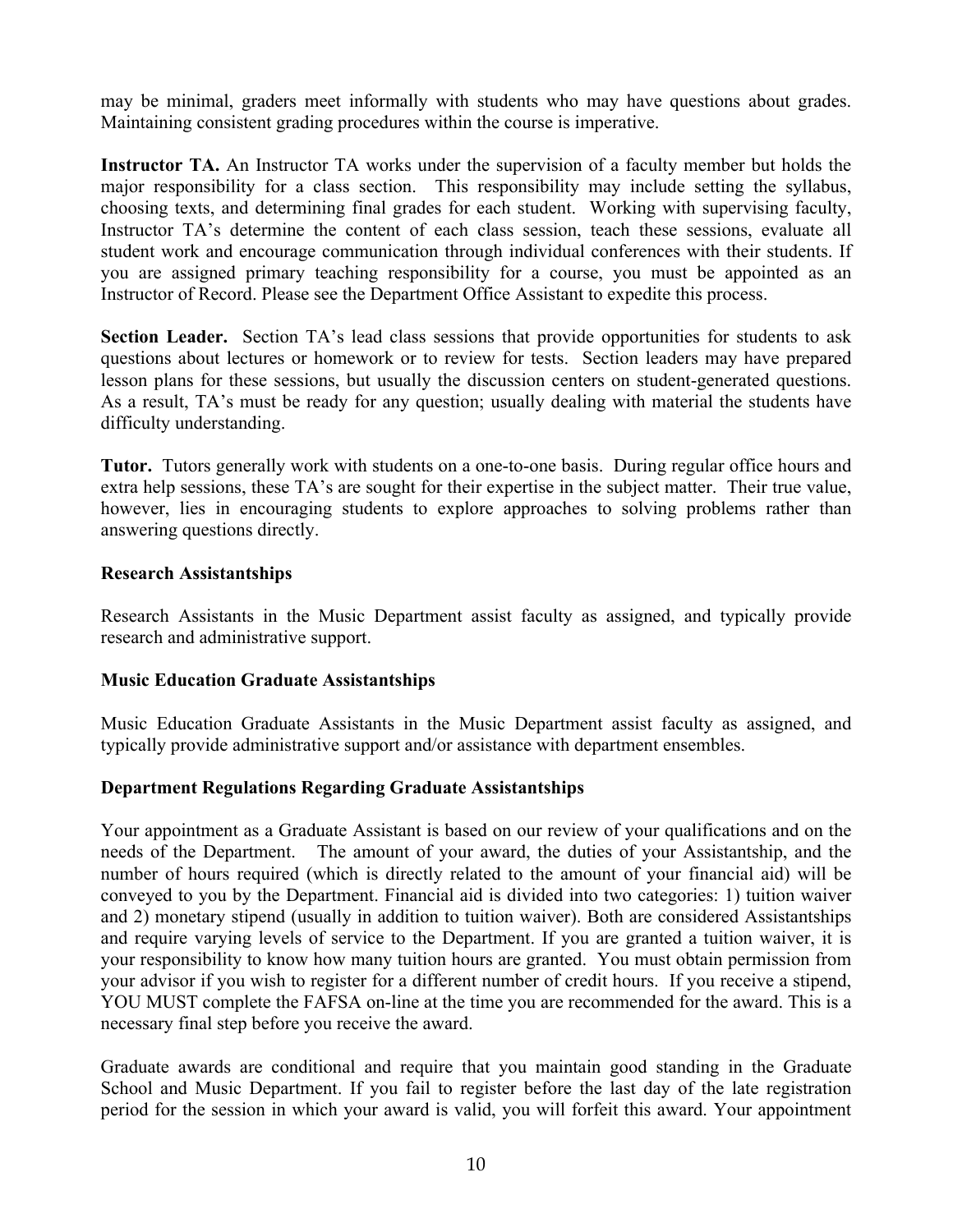does not exempt you from adherence to the Graduate School and departmental degree requirements for research and/or teaching experience.

Continued financial assistance is based on your performance in three areas:

- 1. Satisfactory and timely completion of service expectations, including turning in your service logs on time each month, and completing the hours required within each semester time frame.
- 2. Meeting high academic expectations, including successful completion of coursework with no grade lower than a B.
- 3. Meeting a high level of professionalism with faculty, staff, and students, in and out of coursework.

If performance in any one of these three areas is deemed unsatisfactory, you will be given a warning. If at that point correction is not made, you face withdrawal of financial aid and the eventual possibility of probation, suspension and ultimately expulsion from the program.

The following information, from the CWRU Faculty Handbook, also applies to graduate students involved in teaching and assistance in teaching:

1. Outside activities may not interfere through conflict of interest or otherwise with a faculty member's commitments to the University.

2. Each faculty member and graduate assistant shall keep his or her department chair or dean informed of the nature and extent of his or her participation in travel and events outside the department.

3. All outside activities, which represent potential conflicts with normal university duties, require advance approval by the department chair or dean.

# **PRIZES AND AWARDS**

The Department of Music awards the annual **Heinrich Prize** for the best graduate student paper in musicology. The prize includes a small stipend, which varies slightly from year to year. Deadlines for submission of work to be considered for the prize will be announced in September 2008. To be considered for the award, you must submit a clean version of the paper to the Department Office by electronic copy, and include a cover page detailing the date, course, and instructor of the class for which you wrote the paper. D.M.A. documents, Master's theses, and Ph.D. dissertations are all eligible for consideration.

**Graduate Research Grants** are available through the Baker-Nord Center for the Humanities to help defray the expenses of dissertation-level research. See http://artsci.case.edu/bakernord/doku.php?id=graduate\_research\_grants.

**Pancoast Fellowships** are available through the office of the Dean of Undergraduate Studies for women graduate students to fund travel and study abroad.

The **Graduate Dean's Awards for Instructional Excellence** are available to graduate student instructors who demonstrate outstanding achievement in teaching. These awards present academic departments with an annual opportunity to honor graduate students who have shown exceptional skill and dedication in their work. All graduate students who assist with a course, a lab, or a recitation, or who assist with grading or tutoring are eligible for the award, but candidates for nomination must have completed, or be currently enrolled in, the non-credit course UNIV 400,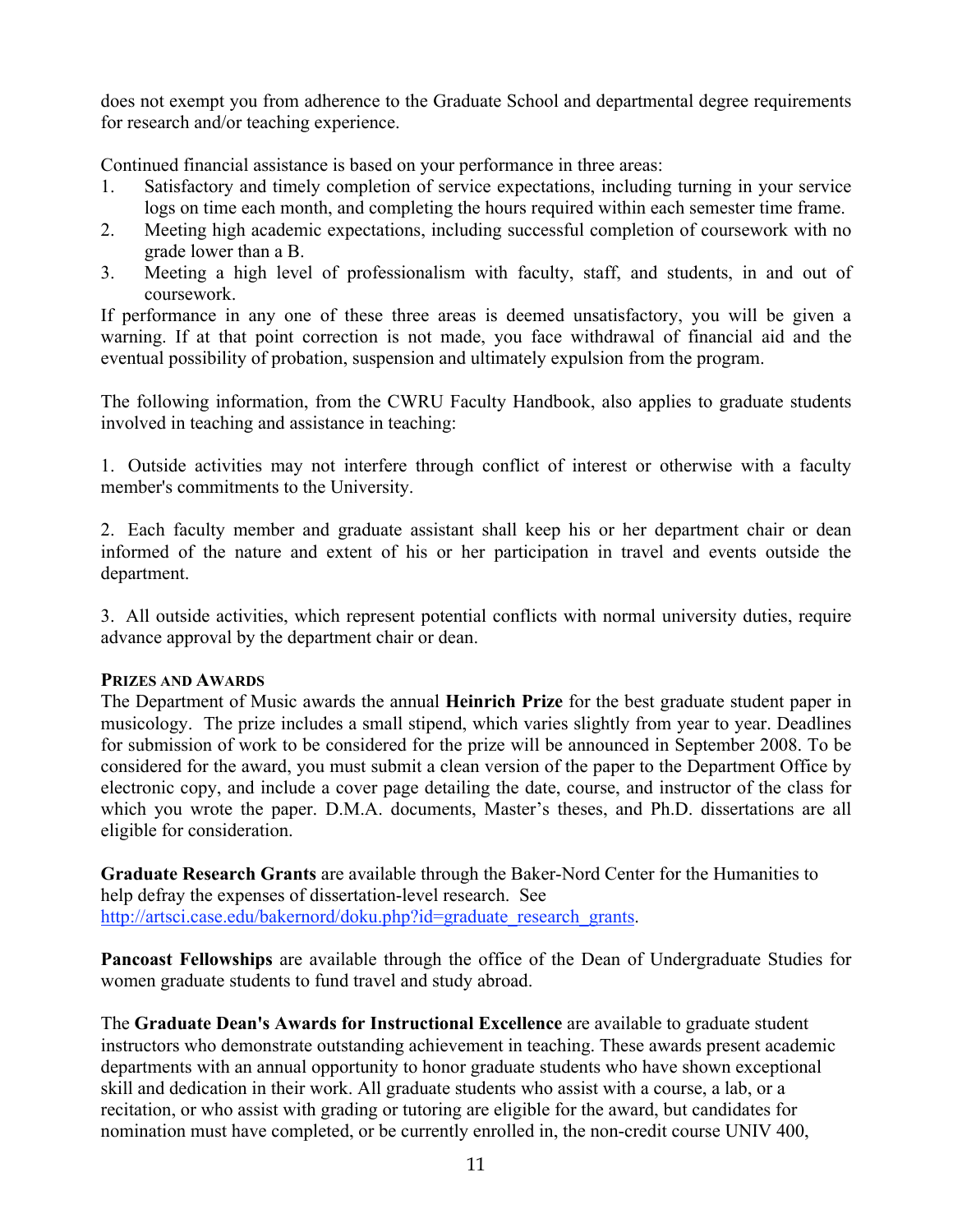which is a course required of graduate students who provide instruction for undergraduate courses.

**Research and travel money** is available to enrolled graduate students through the Music Department on a competitive basis. Requests should be submitted in writing to the Chair. Students who are delivering papers at professional meetings and graduate student symposia are normally given priority.

Information on **student loans and work study programs** is available from the Financial Aid Office, Yost Hall, Room 417A, CWRU Western Reserve University, Cleveland, Ohio 44106-7049, phone: 216-368-4530.

# **PLANNED PROGRAM OF STUDY**

All students enrolled in the School of Graduate Studies must have on file a Planned Program of Study on file. This document, which must be certified by the Advisor, should list all coursework required for the student's degree program. At the latest, this form must be completed and submitted to Graduate Studies by the following deadlines:

| For doctoral students -- | upon advancement to candidacy   |
|--------------------------|---------------------------------|
| For Master's students -- | upon application for graduation |

This form should only include coursework hours, not research courses (MUHI 651, 701, 702, 650, 750). Only include courses that are required for graduation. It will be assumed that the courses listed on the form will have a passing grade. Further information may be found at http://www.case.edu/provost/gradstudies/forms.html

Important deadline dates for graduate students are listed on the School of Graduate Studies website. You are responsible for checking on and meeting all deadlines.

# **FELLOWSHIP COURSES**

Through the School of Graduate Studies Fellowship Tuition program, graduate students are eligible to take courses beyond their degree requirements with no tuition cost. Students may take up to 8 courses, including language courses. For information see http://www.case.edu/provost/gradstudies/docs/Fellowship.pdf.

Complete information regarding degree requirements and curriculum may be found in the General Bulletin of the University, which is available on-line at the Department website. The following is intended as a summary of the graduate degrees offered by the Department of Music, including degrees in Musicology, Early Music Performance Practices, and Music Education.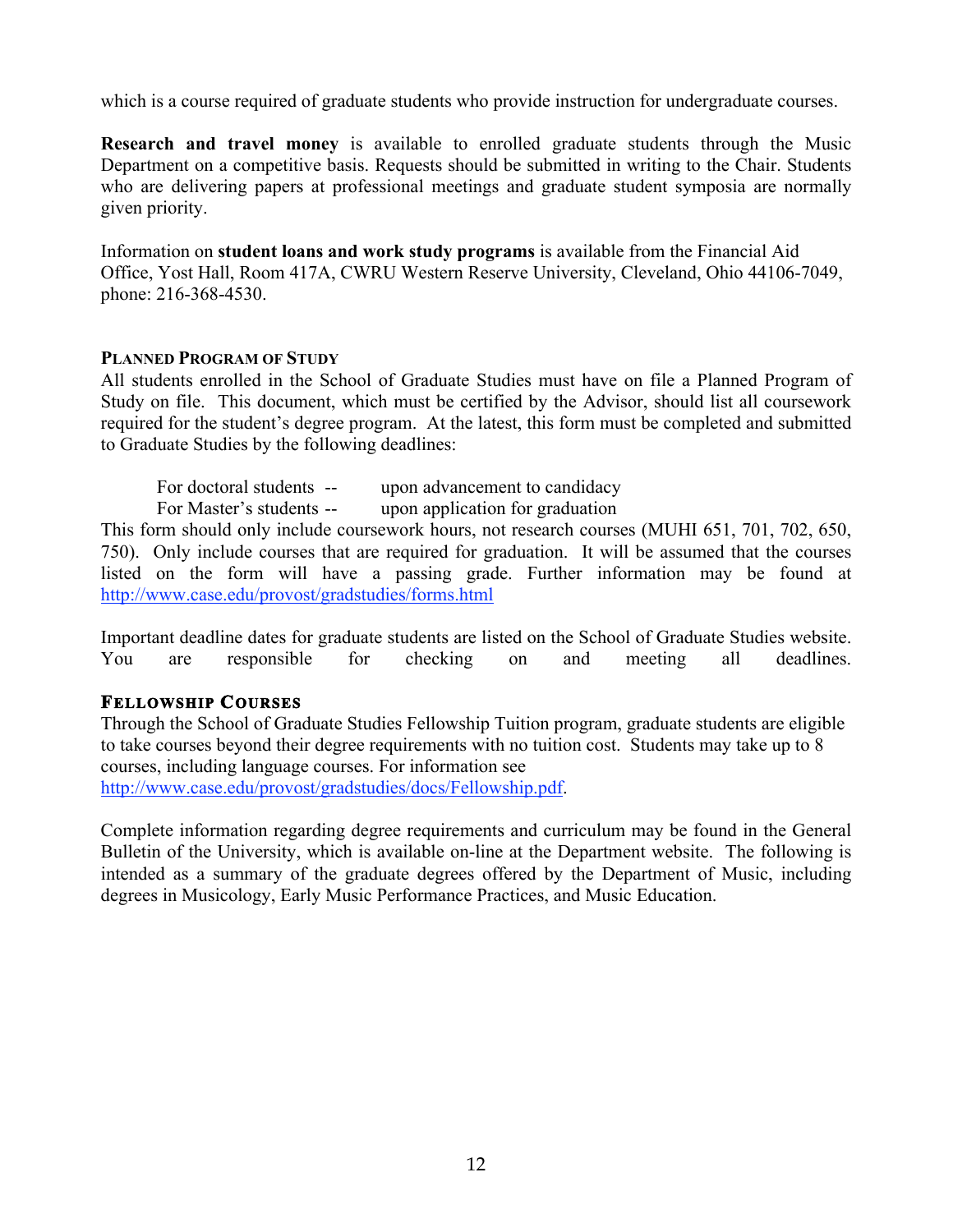# **MUSICOLOGY EXAMINATIONS**

# **DIAGNOSTIC EXAMINATIONS**

2008 Diagnostic Exams: Wednesday, August 20, 1:30-3:30 p.m.

Thursday, August 21, 9 a.m.-12 noon

In the week prior to the beginning of classes, students entering the degree programs in Music History, Musicology, and EMPP take diagnostic examinations in Music History and Music Theory. Three hours are allotted for the Theory exam, and three hours are allotted for the History exam; the Music History exam covers material from the Middle Ages to through the  $20<sup>th</sup>$  century, while the Theory Exam tests analysis skills and covers material from the common-practice period. The Theory diagnostic does not include ear training, sight-singing, figured bass, or other practical skills.

# **LANGUAGE EXAMINATIONS IN MUSICOLOGY**

2008-09 language exams will be scheduled during the following weeks: October 13-17 (M-F) 2008 February 9-13 (M-F) 2009 April 6-10 (M-F) 2009 Language exam guidelines are detailed below. No exceptions will be made regarding the schedule or requirements for notification.You may request one practice exam when you are notifying the Director of Graduate Studies of your intent to take the language exam.

# **Guidelines for Language Examinations**

1) Departmental language examinations are given three times during the academic year, in October, February, and April; students will be notified at the beginning of each academic year as to the precise dates. Students should sign up for an examination with the Director of Graduate Studies at least three weeks before the desired examination date. If requested, one sample of each language exam will be provided to the student when they sign up for an examination.

2) A graduate student may retake an examination but only during the scheduled exam times.

3) Language examinations are administered by Music Department Faculty members.

4) Language examinations are taken prior to the comprehensive examination. Students should consult with the Director of Graduate Studies regarding language requirements at the beginning of their first semester on campus. At that time, they should agree upon a tentative schedule by which they will satisfy the language requirement.

5) Candidates for the M.A. must demonstrated the ability to read German or French. Candidates for the Ph.D. must demonstrate the ability to read German and one other language, usually French, unless the student's specific research demands extensive use of another language. Each examination consists of two excerpts (200-300 words in length), one to be translated with the aid of a dictionary and one to be translated without a dictionary. Two hours are permitted for the examination, with up to one hour allotted for each excerpt. The minimum required level of reading ability is usually attained by the equivalent of two years of college-level study of the language plus further reading in musical and musicological writings in the language.

6) The student and the Director of Graduate Studies will be notified in writing of the outcome of an examination by the faculty member who administers it.

7) Students will be provided laptop computers for the examination. Two dictionaries are permitted; for example, an abridged volume for fast access and a comprehensive dictionary for more complete information.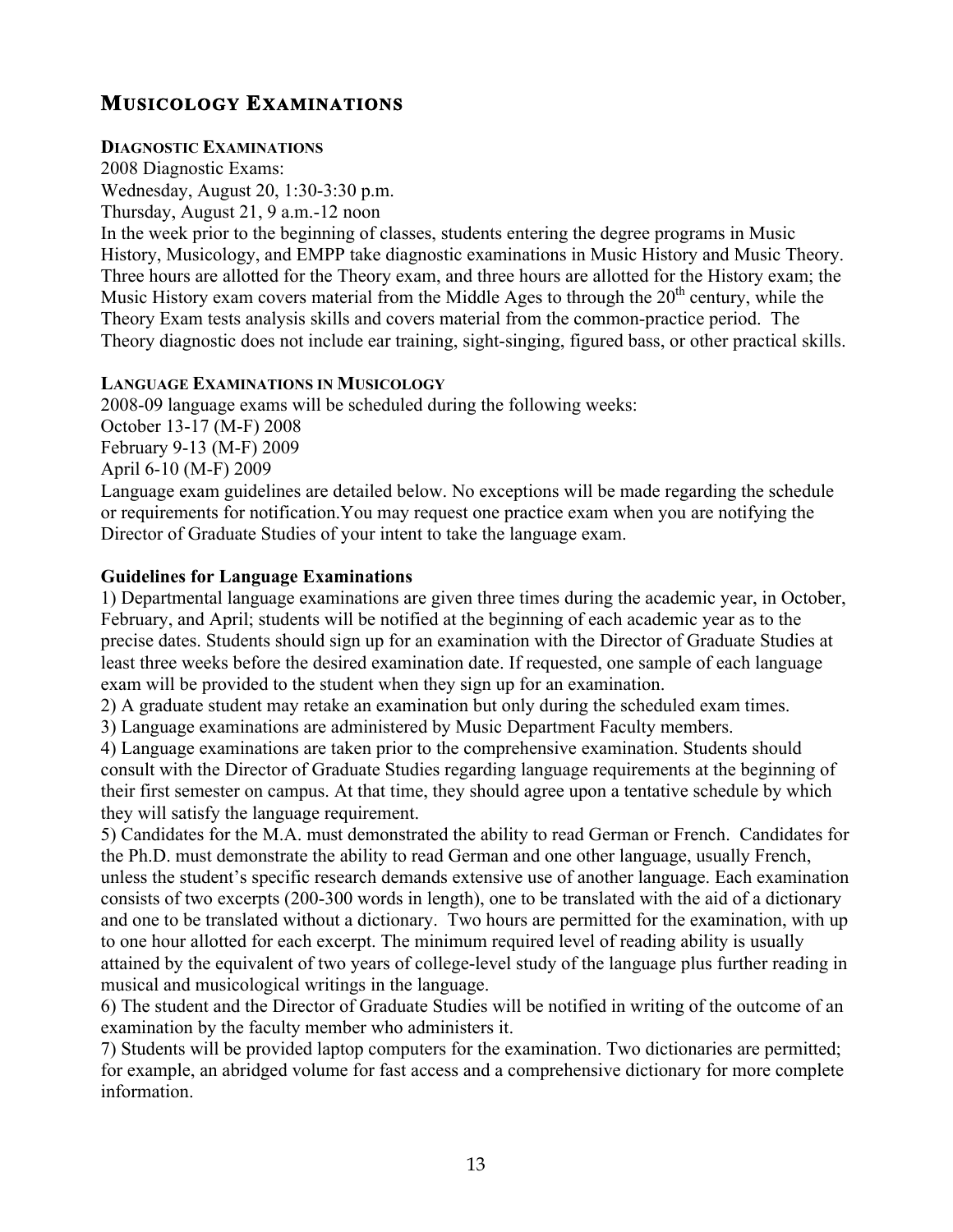# **COMPREHENSIVE EXAMINATIONS FOR THE PH.D. IN MUSICOLOGY**

The Comprehensive Examination consists of two parts: written and oral. The orals are taken within two weeks of passing the written examinations. In accordance with the regulations of the School of Graduate Studies, both the written and the oral segments of the examination can be repeated, but no more than once. Students will be provided with laptop computers for use in all sections of the written exam. The exam will be given twice in the 08/09 academic year; you may take it during the week of August 18 or during the week of January 5. You must inform the Director of Graduate Studies that you intend to take the exam at least three weeks in advance of the test date.

The written examination is in two parts. The first part is a general test on the history of music from the Middle Ages to the present, given in three sections as follows:

| Day 1: 9 a.m. – 12 Noon | <b>Medieval and Renaissance</b> |
|-------------------------|---------------------------------|
| Day 1: 2 p.m. $-5$ p.m. | 17th and 18th centuries         |
| Day 2: 9 a.m. – 12 Noon | 19th and 20th centuries         |

Questions are drawn from the entire field of Western music and not necessarily related to topics covered in seminars. Each part consists of two one-hour essays (chosen from four given topics) and four short questions (chosen from six).

The second part of the exam is an analysis test that requires a detailed critical commentary on compositional and contextual aspects on two works representative of different style periods. The analysis test is an open book examination, administered in Haydn Hall.

# **Day 3: 9am-5pm Theory**

 Students must pass the written examination, with approval from a majority of the examining committee, in order to be admitted to the oral exam. The oral examination is separated from the written exam by two weeks and extends over one and a half hours. The examination focuses on questions posed in the written examination and on issues related to these questions. Students pass the oral examination if approved by a majority vote of the examining committee.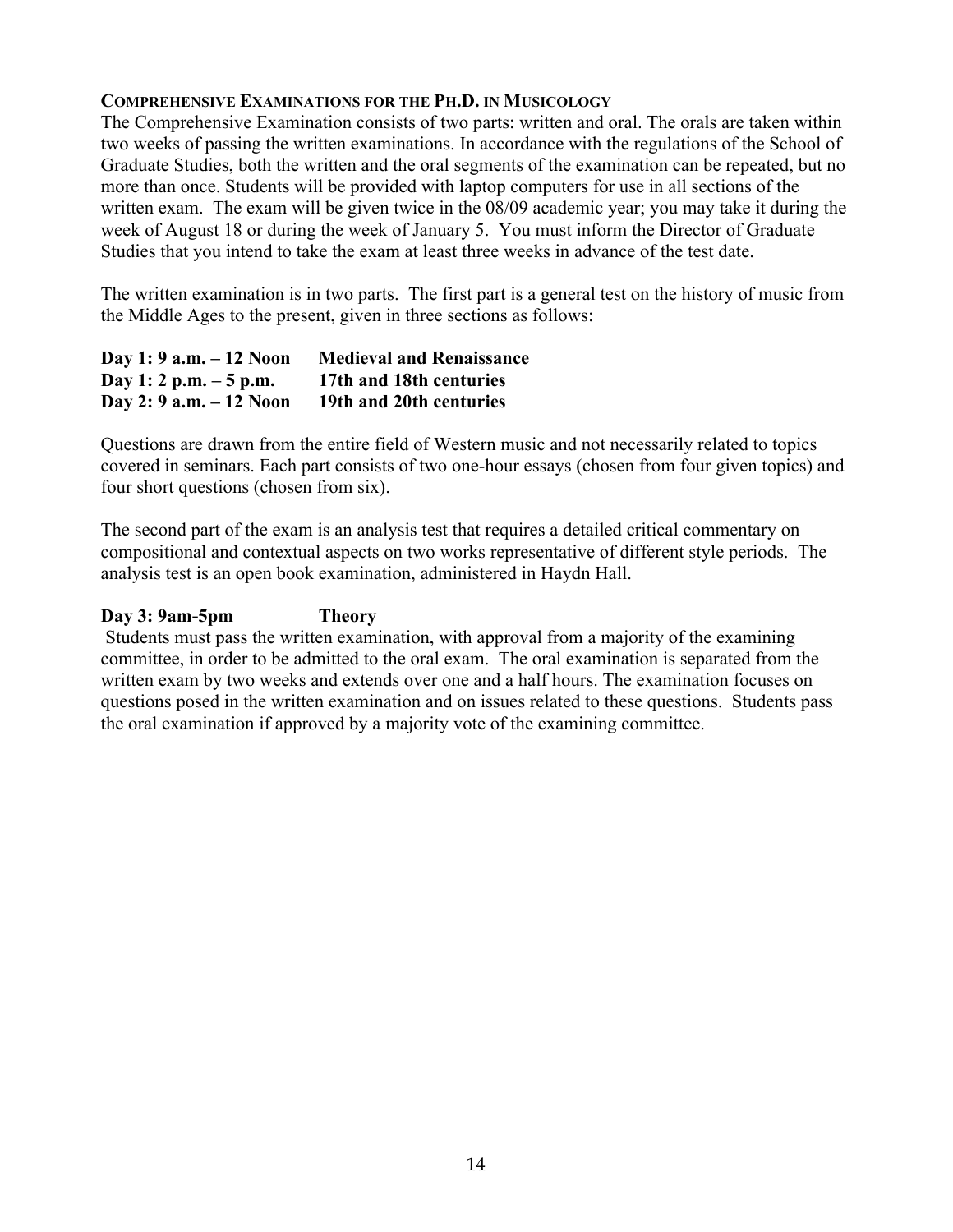# **DEGREE PROGRAMS**

# **MUSICOLOGY DEGREES**

# **M. A. in Music History**

The M.A. in Music History requires a minimum of 30 credit hours of course work and seminars. A minimum of two years of full time study in Cleveland should be expected. Depending on the Master's track you select, the M.A. degree can culminate in a thesis project or in a series of comprehensive examinations. The Tracks are as follows:

**Master's Thesis (Plan A) -** Requires 30 credit hours, of which at least 18 hours must be coursework and at least 6 hours must be Course 651 Thesis. At least 18 semester hours of coursework, including the thesis, must be at the 400 level or higher. *Please note: Once you begin registration of 651 Thesis hours, you must register for at least one credit hour of 651 every semester until graduation.*

An oral defense of the thesis is required. A committee of three university faculty members, appointed by the Department Chair and typically chaired by the candidate's advisor conducts the examination. The examining committee must agree unanimously that the candidate has passed the thesis examination.

**Master's Comprehensive (Plan B) -** Requires 30 credit hours of coursework, a comprehensive examination, and in some fields, an approved project. At least 18 semester hours of coursework must be at the 400 level or higher.

The comprehensive examination is administered by the Department and includes written and oral segments. A student must be registered at the University during the semester in which any part of the comprehensive examination is taken.

Course requirements for the M.A. in Music History are as follows:

| Research<br>Theory/Analysis | 6-9 hours<br>6 hours | (MUHI 610 and a seminar or thesis)<br>(MUTH 400A and MUTH 424)                                                                                                                                                        |
|-----------------------------|----------------------|-----------------------------------------------------------------------------------------------------------------------------------------------------------------------------------------------------------------------|
|                             |                      |                                                                                                                                                                                                                       |
| History/Literature          | 9 hours              | (selected with approval of DGS, based in part on<br>results of diagnostic tests)                                                                                                                                      |
| Electives                   | 6-9 hours            | (selected with approval of the DGS, selection based)<br>in part on results of diagnostic tests. A minimum of 3 hours<br>of electives must be in theory/analysis, applied music, or<br>courses outside the department) |

30 hours minimum

M.A. students must also pass one foreign language examination, in either German or French.

# **PH.D. IN MUSICOLOGY**

The Ph.D. in Historical Musicology is granted in recognition of superior scholarly ability and attainment. Award of the degree is based not only on computation of time or enumeration of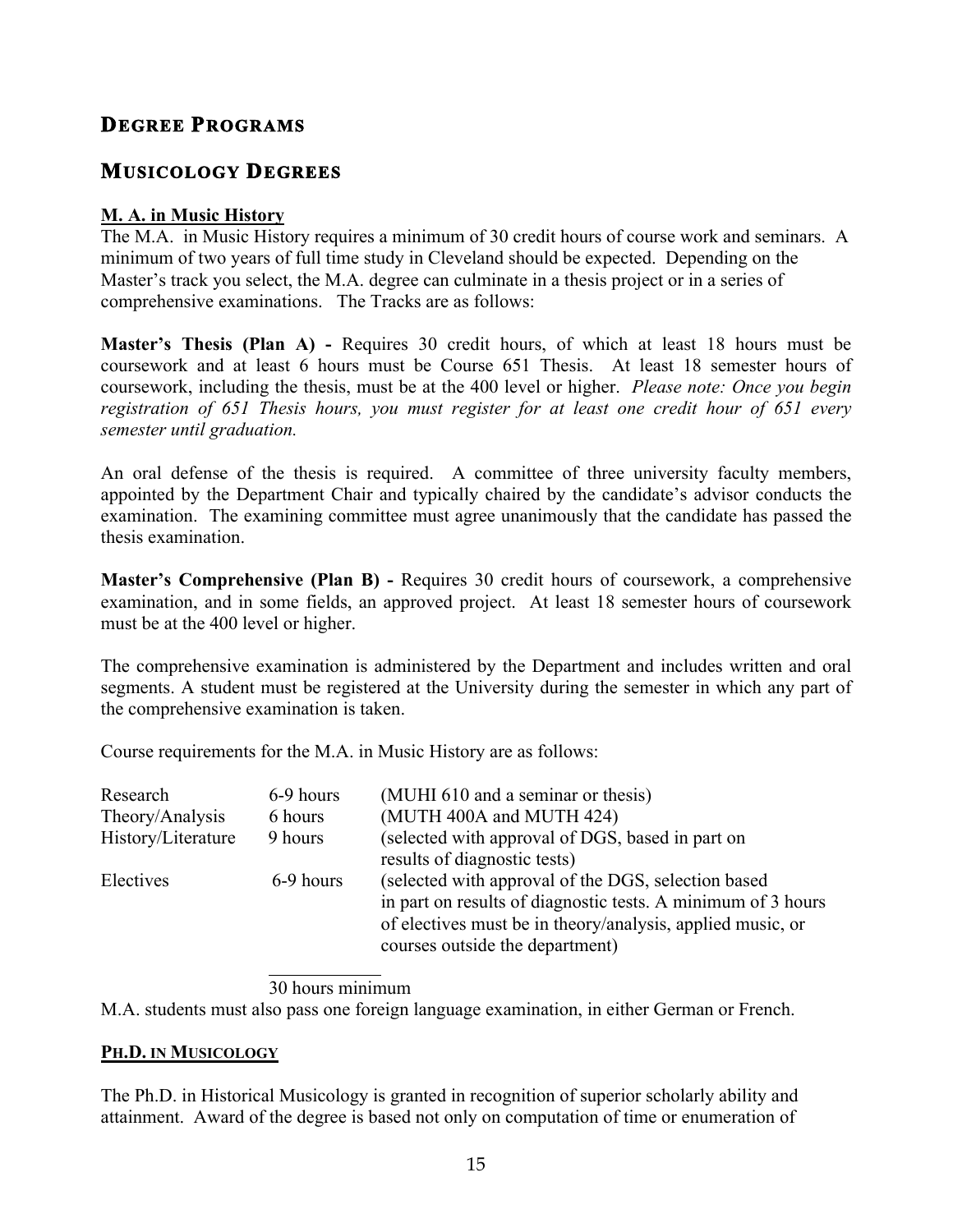courses, but also upon distinguished work. Highly qualified applicants may enter this program directly upon completion of a bachelor's degree.

All programs are formulated to suit the individual needs of the student and require the consent of the advisor. The Ph.D. in Historical Musicology requires 36 credit hours of coursework and an additional 18 hours of dissertation research (MUHI 701) credit. Required coursework includes three doctoral seminars, MUHI 610 (Bibliography), MUTH 400A (Theory), and MUTH 424 (Schenkerian Analysis). Students must also complete three seminars at the MUHI 590 level. In the first two years students will be expected to take three seminars (or 9 credits) per semester, for a total of 36 hours. Students entering with an approved Masters degree are eligible to have up to 12 credits from their previous study transferred to meet the Ph.D. requirements.

Students admitted to the program will take diagnostic examinations prior to the start of classes in the first year of the program. Based on these examinations, students may be required to enroll in specific courses to address deficiencies; these course credits may be applied toward the requirement. At the end of the first year of study, the musicology faculty will conduct a formal review with each student. This process will include an evaluation of progress to date and advisement regarding the remainder of the program.

A written summary of this review, along with coursework grades and materials, will constitute the beginnings of the portfolio maintained by the Director of Graduate Studies that will be the basis for consideration of a student's advancement into the Ph.D. program. At the end of the second year of coursework, students will be asked to submit a qualifying paper, which will be added to the portfolio. At the beginning of the fall in the third year of study, students will take comprehensive examinations, which will also function as qualifying exams for advancement to the Ph.D. program. These examinations will consist of written and oral sections, and will be conducted and evaluated by the musicology faculty. Following the examinations, the faculty will review each student's portfolio and based on work contained therein will make a decision regarding advancement to candidacy in the Ph.D. program. Students who do not advance but who have done satisfactory work will be eligible to receive the M.A. in Music History at this juncture.

Students who advance to candidacy will register for dissertation research credits and begin research work for the dissertation. Working with a faculty advisor, the student will develop a proposal for the dissertation, which will be presented in writing to the faculty no later than the end of the third year of study. It is expected that the fourth and possibly fifth years of study will be devoted to work on the dissertation. Upon completion of the thesis, each student will present a formal defense to the musicology faculty.

 Under the rules of the School of Graduate Studies, a student must complete the thesis no later than five years after registering for the first dissertation research (701) credits.

# **FAST TRACK M.A./ PH.D. PROGRAM**

Students in the M.A. in Music History program are eligible for a fast track option to the Ph.D. To qualify for this option, students must complete 36 hours in the M.A. program and are advised to pursue the thesis track. The student must inform the Director of Graduate Studies of his/her intention to move into the Ph.D. program by the end of the third semester of study and in consultation with the DGS, must present a petition for entry to the Ph.D. by the end of the third semester. Once faculty consent is secured, all remaining requirements of the degree program, as detailed above, remain the same.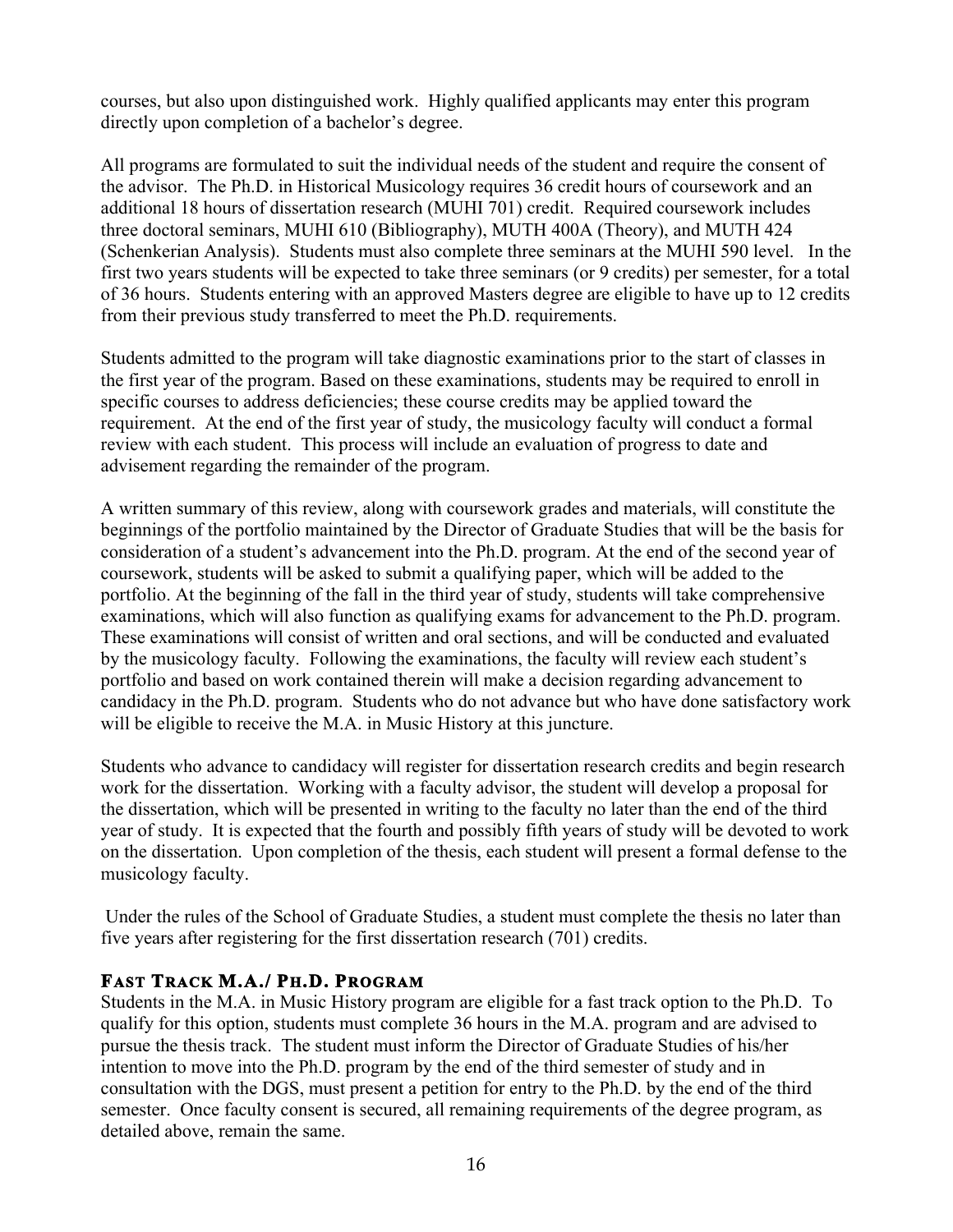# **EARLY MUSIC DEGREES**

#### **M.A. IN EARLY MUSIC PERFORMANCE PRACTICES**

This is a specialized program within the MA degree in musicology offered by the CWRU Music Department. It focuses on the performance practice of music before 1750.

#### **Admission Information**

Admission to the program is granted to those who demonstrate a high level of early music performance skill and good scholarly potential. A diagnostic examination in Music History and Music Theory will be administered to entering students to determine if there are deficiencies in any of these areas. If deficiencies are found, remedial courses will be required with the consequent extension of the hours required beyond the minimum.

Students in this program who demonstrate exceptional accomplishment may petition to enter either the DMA in Early Music or the PhD in Early Music Performance Practices degree program before the completion of the MA degree. On this possibility, see the Degree Overlap section below.

#### **Audition Information**

Three pieces are required, of differing style and character, with a total length of approximately 20 minutes. We are interested to observe the candidate's command of various national idioms, ornamentation styles, and other aspects of historical performance as well as the overall level of artistry. It is expected that the candidate will provide an accompanist where applicable, unless arrangements have been made well in advance to provide one through the CWRU Music Department. It is also possible to submit a tape in lieu of a live audition, although a campus visitation is strongly recommended as part of the audition process.

# **Course Work and Applied Music**

All programs are formulated to suit the needs of the individual student and require the consent of the graduate advisor. A minimum of 21 hours of course work, seminars and tutorials is required, including Bibliography and Research (MUHI 610), Introduction to Early Music Performance Practices (MUHI 441), Medieval/Renaissance Notation (MUHI 443), Pre-Tonal Theory and Analysis (MUTH 416), and a minimum of one Seminar in Early Music Performance Practice (MUHI 442). Students intending to proceed to doctoral work are strongly advised to take Schenkerian Analysis (MUTH 424). In addition, a minimum of two semesters of applied music (MUAP) is required for zero credit, along with 6 credit hours of registration for the lecture-recital and document (MUAP 651). On this, see below.

#### **Ensemble Participation**

All students in this program will participate in one or more of the CWRU early music ensembles during each semester in which they are on campus.

**Foreign Languages**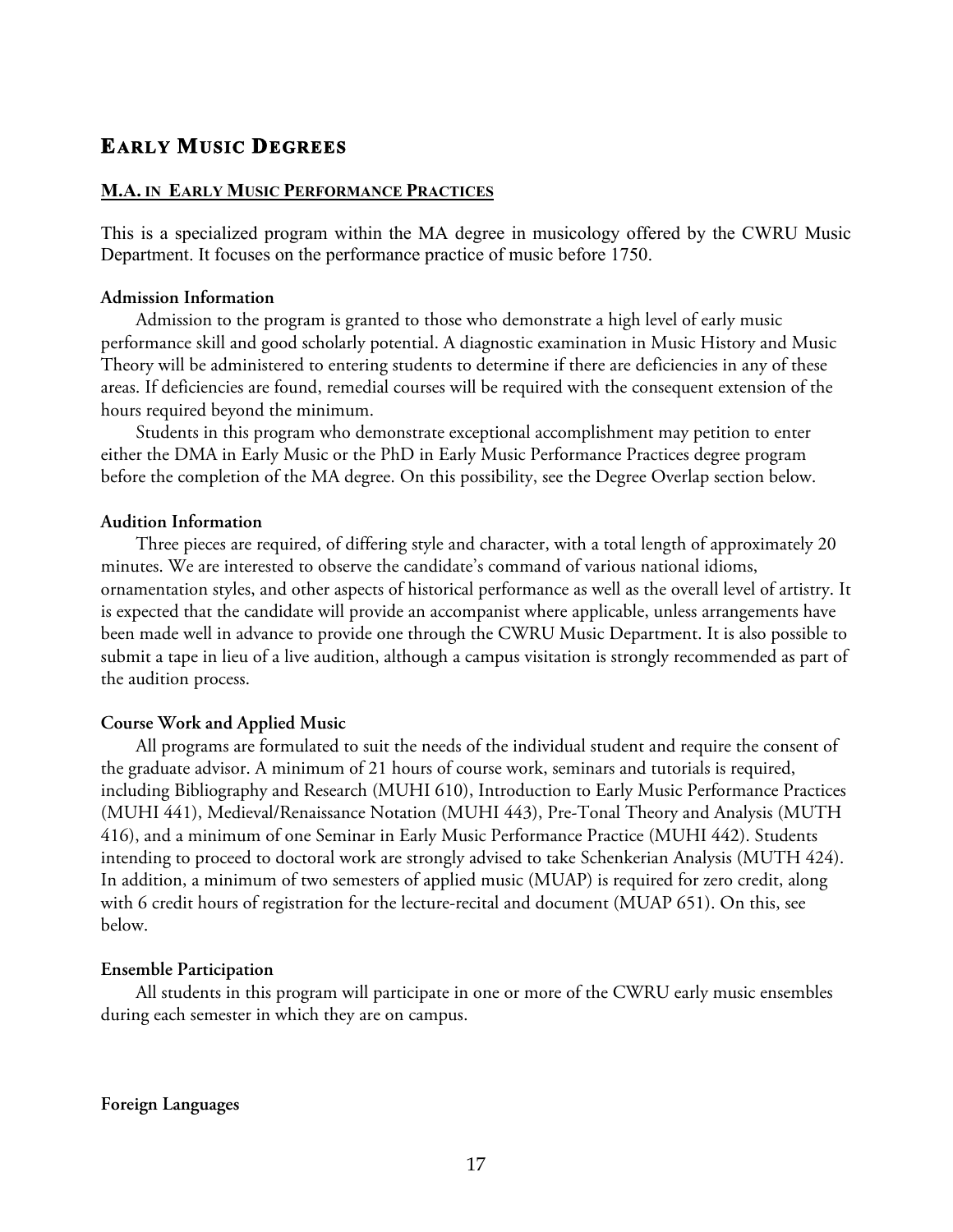Students must demonstrate ability to read two languages approved by the graduate advisor as relevant to the student's research. (These are generally drawn from German, French, Italian, and Latin, though exceptions can be made.) Each examination consists of two excerpts on subjects related to the student's area of specialty (each excerpt ca. 200-300 words in length), one to be translated with the aid of a dictionary, one to be translated without dictionary. Two hours are permitted for the examination one hour for each excerpt.

The minimum required level of reading ability is usually attained by the equivalent of two years of college-level study of the language plus further reading in musical and musicological writings in the language.

#### **Lecture-Recital and Document**

One juried lecture-recital is required, accompanied by a written document (MUAP 651). The 6 credit hours of registration for this are in addition to the required 21 hours of coursework. The jury will consist of three full-time faculty members who have agreed to act in that capacity, one of whom will serve as the advisor. After securing a date acceptable to the jury and available on the Department calendar, the student will work with the advisor to prepare a lecture draft which will be distributed to the entire jury no less than one month before the performance. The final version of the lecture will incorporate changes mandated by the jury. The advisor, along with the applied teacher, will monitor the preparation of the recital portion.

Generally, the lecture and performance components will be of approximately equal length, with the overall event not exceeding ninety minutes, including intermission(s). The successful completion of the lecture-recital will be certified by a majority of the jury. The accompanying document will be finished after the lecture-recital with the further advice and ultimate approval of the advisor.

Students are expected to publicize the lecture-recital by all appropriate means, in addition to its listing on the Department concert calendar. Lecture-recitals should be scheduled by November 1 or April 1 during the semester before the event.

#### **Degree Overlap**

Students in the CWRU EMPP MA program who wish to continue on to the DMA may formally petition to do so in their second year of study. Any coursework already taken will count towards the DMA requirements, and students should register for the first DMA lecture recital (MUAP 751 for 3 hours) rather than the MA lecture recital (MUAP 651 for 6 hours). The DMA comprehensive examinations will then be taken in the Fall of the fourth year at CWRU, rather than the third year as is normally required for DMA students.

Students who graduate from the CWRU EMPP MA program, then later petition to enter the DMA program, will be required to complete 24 hours of coursework, instead of the 36 normally required for the DMA degree. **For these students, the MA lecture-recital (MUAP 651) will count in place of the first required DMA lecture-recital (MUAP 751), and the 24 required hours of coursework will include 3 hours of registration for the second DMA lecture-recital (MUAP 752).** 

#### **D.M.A. IN EARLY MUSIC**

This program in early music (up to 1750) combines advanced study in performance, music history, and performance practices. Students should expect to spend a minimum of three years in fulltime study in Cleveland.

#### **Admission information**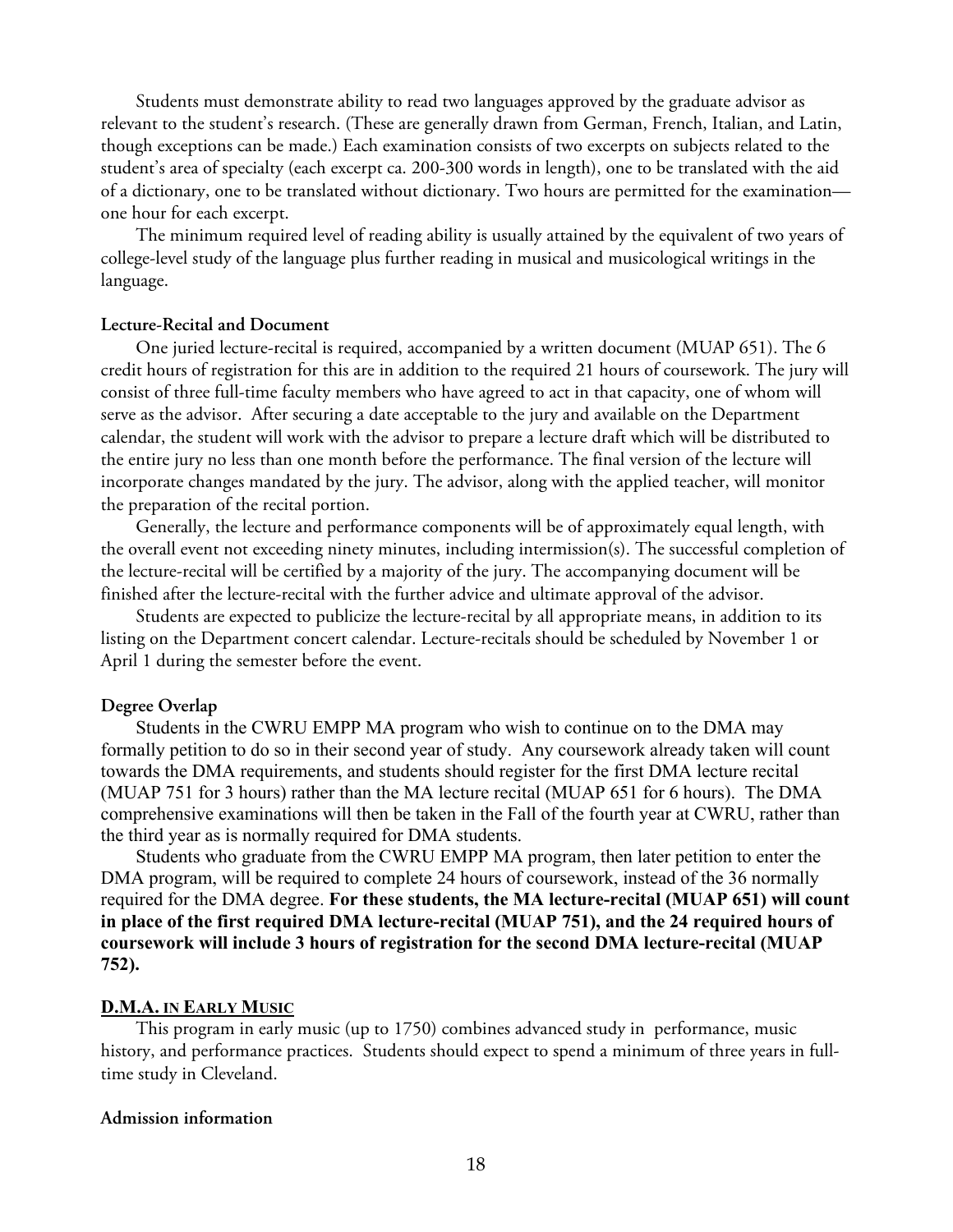Admission to the program is granted to those who demonstrate the potential to be leaders in the field of early music and who show excellent scholarly potential in music history and performance practices. An audition is required.

#### **Audition Information**

Three pieces of differing style and character are required with a total length of approximately 20 minutes. The candidate will be considered on the basis of their command of various national idioms, ornamentation styles, and other aspects of historical performance as well as their overall level of artistry. It is expected that the candidate will provide an accompanist where applicable, unless arrangements have been made well in advance to provide one through the CWRU Music Department. It is also possible to submit a recording in lieu of a live audition, although a campus visit is strongly recommended as part of the audition process.

#### **Coursework and Applied Music**

All programs are formulated to suit the needs of the individual student (based in part on a diagnostic examination taken upon entering the program) and require the consent of the graduate advisor. A minimum of 36 hours of coursework is required (which includes the first two lecture recitals - see below), together with at 4 semesters of applied music (for zero credit) and comprehensive examinations (usually taken in the fall of the 3<sup>rd</sup> year). After successful completion of comprehensive examinations, the student will advance to candidacy and undertake the 'final' lecture recital (6 hours)

Coursework must include Bibliography and Research (MUHI 610), Introduction to Early Music Performance Practices (MUHI 441), Medieval/Renaissance Notation (MUHI 443), Pre-Tonal Theory and Analysis (MUTH 416), Schenkerian Analysis (MUTH 424), and a total of at least three seminars (1-2 in Early Music Performance Practice (MUHI 442) and 1-2 Doctoral Seminars in Musicology (MUHI 590)).

Applied music (MUAP) will generally be taken every semester that the student is on campus. Applied faculty will be chosen in consultation with the student.

#### **Lecture-Recitals and Documents**

Three juried lecture-recitals are required (MUAP 751, 752 and 753, 12 hours total), each consisting of a 45 minute performance generally preceded by a 30-45 minute research-based lecture dealing with the musical, historical and performance practice issues relevant to the chosen repertoire. (The entire lecture recital should not exceed 90 minutes). The jury will consist of three full-time music history/performance practice faculty members, one of whom will serve as an advisor, together with the appropriate applied music faculty (if possible). After securing a date acceptable to the jury and available on the Department calendar, the student will work with the advisor to prepare a lecture draft, which will be distributed to the entire jury no less than one month before the performance. The final version of the lecture will incorporate changes mandated by the jury. The advisor, along with the applied teacher, will monitor the preparation of the recital portion, whilst the successful completion of the lecture-recital will be certified by a majority of the jury.

A research document pertaining to each lecture recital must then be submitted. A single advisor will evaluate each of the first two documents (3 hours each): the third or 'final' document must be more substantial than the others (6 hours, undertaken once the student has advanced to candidacy) and will be evaluated by a committee consisting of no fewer than three of the music history/performance practice faculty.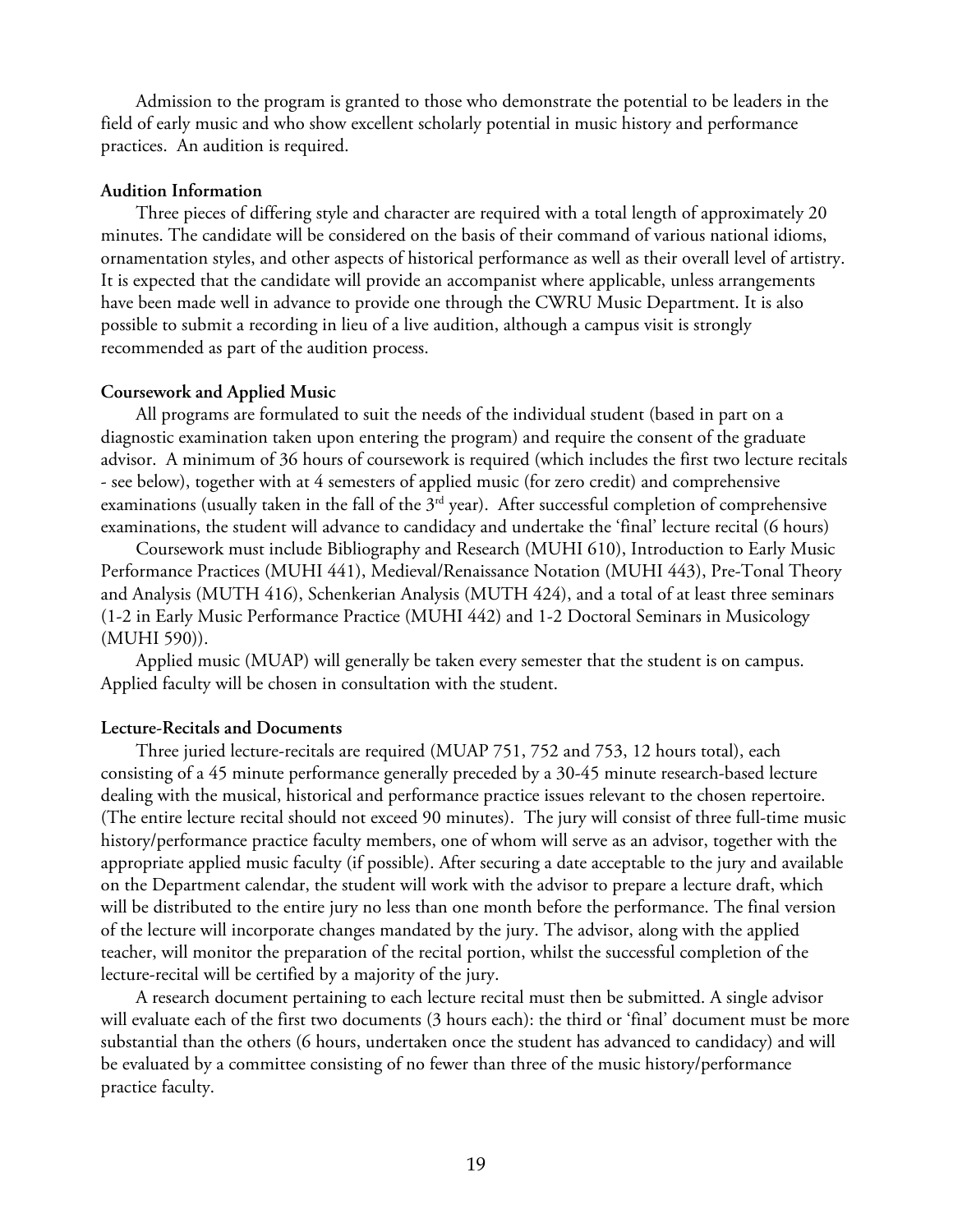Students are expected to publicize the lecture-recital by all appropriate means, in addition to its listing on the Department concert calendar. Lecture-recitals should be scheduled by November 1 or April 1 during the semester before the event.

#### **Ensemble Participation**

All students in this program will participate in one or more of the CWRU early music ensembles during each semester in which they are on campus.

#### **Foreign Languages**

Prior to the comprehensive examination, students must demonstrate ability to read in two languages approved by the graduate advisor as relevant to the student's research. (These are generally drawn from German, French, Italian, and Latin, though exceptions can be made.) Each examination consists of two excerpts on subjects related to the student's area of specialty (each excerpt ca. 200-300 words in length), one to be translated with the aid of a dictionary, one to be translated without dictionary. Two hours are permitted for the examination—one hour for each excerpt.

The minimum required level of reading ability is usually attained by the equivalent of two years of college-level study of the language plus further reading in musical and musicological writings in the language.

#### **Comprehensive Examination**

The Comprehensive Examination is to be taken at the beginning of the third year of study, in September. (DMA candidates should be aware that the examination will cover the entire range of music history, not just pre-1750.) It consists of two parts: written and oral. The orals are taken within two weeks of passing the written examinations. Both the written and the oral examinations can be repeated, but no more than once. Students will be provided with a laptop for use in all sections of the written exam.

The **written examination** is in two parts, the first of which is a general test on early music performance practices and the history of music from the Middle Ages to the present, given in four sections as follows:

| Early Music Performance Practices (EMPP) |
|------------------------------------------|
| Medieval and Renaissance                 |
| 17th and 18th Centuries                  |
| 19th and 20th Centuries                  |
|                                          |

Questions are drawn from the entire field of Western music and are not necessarily related to topics covered in seminars. The EMPP sections consists of two one-hour essays (chosen from four given topics) and four short questions (chosen from six). The other three sections each consist of two onehour essays (chosen from four given topics).

The second part of the exam (taken on Day 3 from 9am-12pm) is an analysis test that requires a detailed critical commentary on compositional and contextual aspects on two works representative of different style periods.

The **oral examination,** which extends over one and a half hours, focuses on questions posed in the written examination and on issues related to these questions.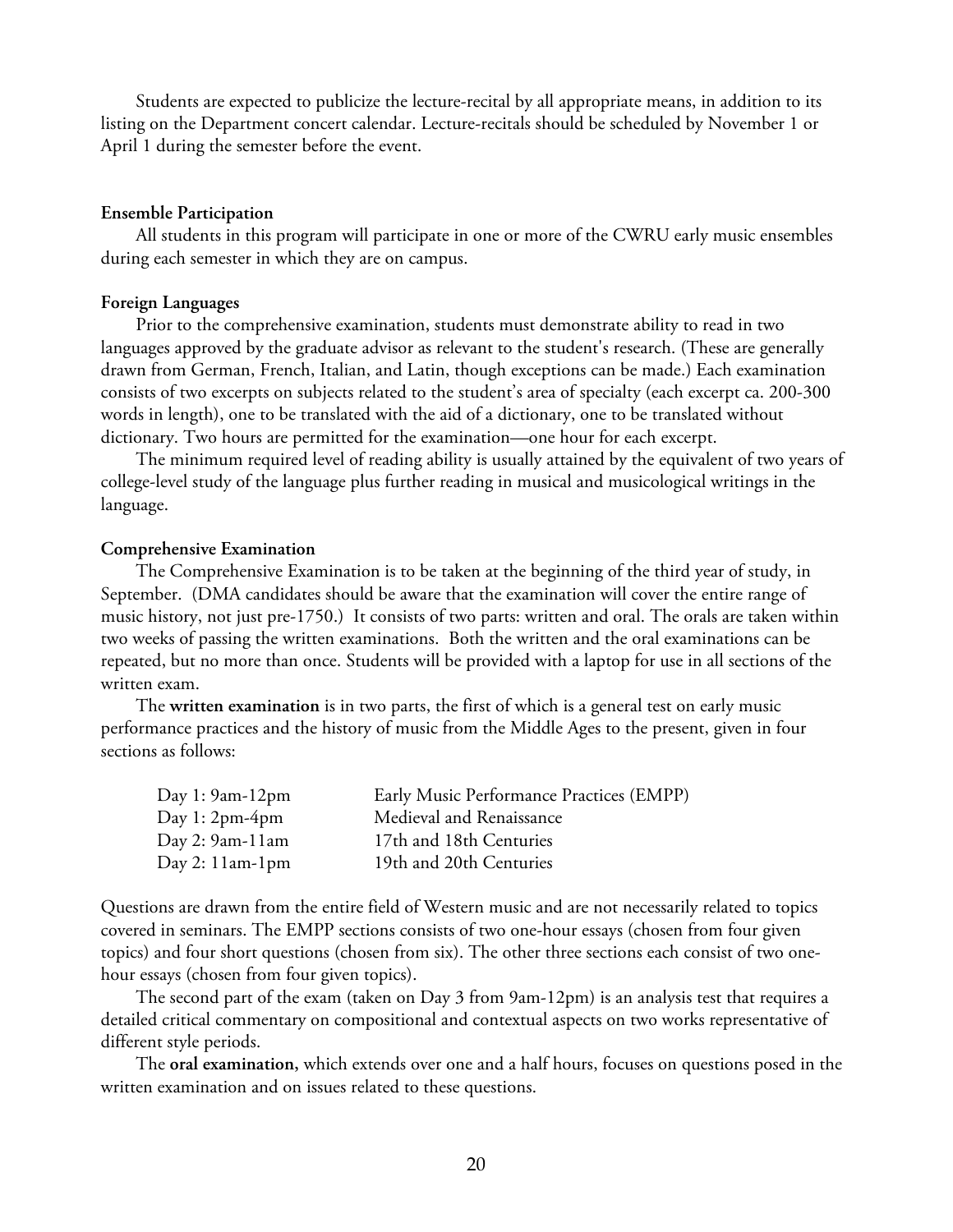#### **Degree Overlap**

Students in the CWRU EMPP MA program who wish to continue on to the DMA may formally petition to do so in their second year of study. Any coursework already taken will count towards the DMA requirements, and students should register for the first DMA lecture recital (MUAP 751 for 3 hours) rather than the MA lecture recital (MUAP 651 for 6 hours). The DMA comprehensive examinations will then be taken in the Fall of the fourth year at CWRU, rather than the third year as is normally required for DMA students.

Students who graduate from the CWRU EMPP MA program, then later petition to enter the DMA program, will be required to complete 24 hours of coursework, instead of the 36 normally required for the DMA degree. **For these students, the MA lecture-recital (MUAP 651) will count in place of the first required DMA lecture-recital (MUAP 751), and the 24 required hours of coursework will include 3 hours of registration for the second DMA lecture-recital (MUAP 752).**

#### **PH.D. IN MUSICOLOGY WITH EMPHASIS ON EARLY MUSIC PERFORMANCE PRACTICES**

This is a specialized program within the PhD degree in Musicology offered by the CWRU Music Department. Study in this program leads to a research degree that combines comprehensive knowledge of music history, early music performance practices (up to 1750), and performance of early music (also up to 1750). A minimum of three years of full-time study in Cleveland should be expected, plus whatever time is needed to prepare for the comprehensive examination, complete the lecture recital and document, and complete the dissertation (see below).

#### **Admission Information**

Admission to the program is granted to those who demonstrate a high degree of skill in early music performance and excellent scholarly potential in music history. Admission requirements include those for the PhD in Musicology plus an audition.

#### **Audition Information**

Three pieces are required, of differing style and character, with a total length of approximately 20 minutes. We are interested to observe the candidate's command of various national idioms, ornamentation styles, and other aspects of historical performance as well as the overall level of artistry. It is expected that the candidate will provide an accompanist where applicable, unless arrangements have been made well in advance to provide one through the CWRU Music Department. It is also possible to submit a recording in lieu of a live audition, although a campus visitation is strongly recommended as part of the audition process.

#### **Coursework and Applied Music**

All programs are formulated to suit the needs of the individual student (based in part on a diagnostic examination taken upon entering the program) and require the consent of the graduate advisor. A minimum of 36 hours of course work, seminars and tutorials is required, which must include Bibliography and Research (MUHI 610), Introduction to Early Music Performance Practices (MUHI 441), Medieval/Renaissance Notation (MUHI 443), Pre-Tonal Theory and Analysis (MUTH 416), Schenkerian Analysis (MUTH 424), two Seminars in Early Music Performance Practice (MUHI 442), two Doctoral Seminars in Musicology (MUHI 590), and the PhD Lecture-Recital & Document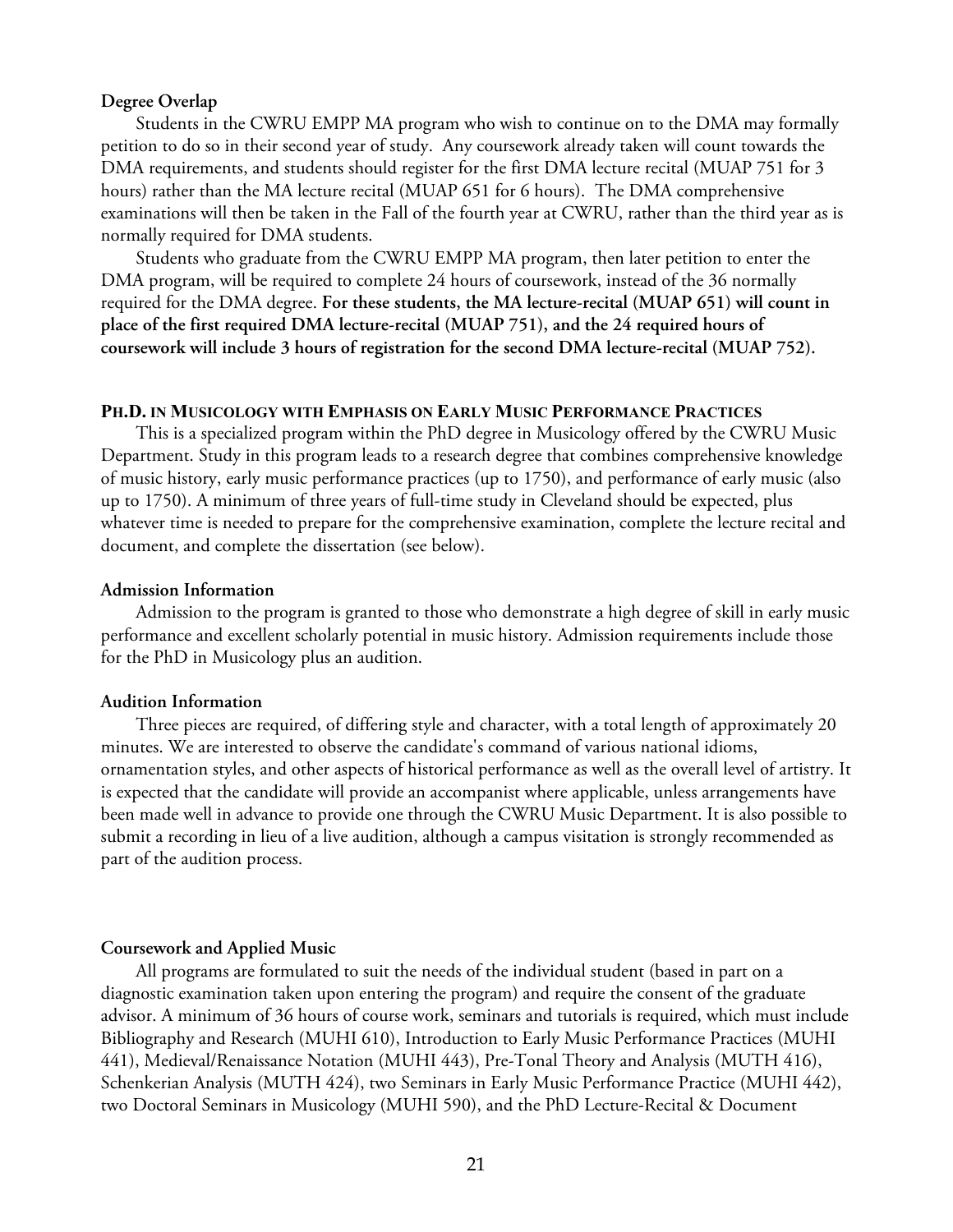(MUAP 751; see below). In addition, a minimum of three semesters of applied music lessons (MUAP 501, 502, etc.) is required for zero credit hours.

#### **Ensemble Participation**

All students in this program will participate in one or more of the CWRU early music ensembles during each semester in which they are on campus.

#### **Foreign Languages**

Prior to the comprehensive examination, students must demonstrate ability to read in two languages approved by the graduate advisor as relevant to the student's research. (These are generally drawn from German, French, Italian, and Latin, though exceptions can be made.) Each examination consists of two excerpts on subjects related to the student's area of specialty (each excerpt ca. 200-300 words in length), one to be translated with the aid of a dictionary, one to be translated without dictionary. Two hours are permitted for the examination—one hour for each excerpt.

The minimum required level of reading ability is usually attained by the equivalent of two years of college-level study of the language plus further reading in musical and musicological writings in the language.

#### **Comprehensive Examination**

 The Comprehensive Examination is to be taken at the beginning of the third year of study, in September. It consists of two parts: written and oral. The orals are taken within two weeks of the written exam. Both the written and the oral examinations can be repeated, but no more than once. Students will be provided with a laptop for use in all sections of the written exam.

The **written examination** is in two parts, the first of which is a general test on early music performance practices and the history of music from the Middle Ages to the present, given in four sections as follows:

| Day 1: $9am-12pm$ | Early Music Performance Practices (EMPP) |
|-------------------|------------------------------------------|
| Day 1: $2pm-4pm$  | Medieval and Renaissance                 |
| Day 2: $9am-11am$ | 17th and 18th Centuries                  |
| Day 2: $11am-1pm$ | 19th and 20th Centuries                  |

Questions are drawn from the entire field of Western music and are not necessarily related to topics covered in seminars. The EMPP section consists of two one-hour essays (chosen from four given topics) and four short questions (chosen from six). The other sections each consist of two one-hour essays (chosen from four given topics).

The second part of the written exam is an analysis test that requires a detailed critical commentary on compositional and contextual aspects of two works representative of different style periods. The analysis test is an open book examination, administered in Haydn Hall, which takes place on Day 3 from 9am-5pm.

The **oral examination**, which extends over one and a half hours, focuses on questions posed in the written examination and on issues related to these questions.

#### **Lecture-Recital and Document**

One juried lecture-recital, generally relating to the topic of the student's dissertation, is required, accompanied by a written document. The 3 credit hours of registration for this (MUAP 751) are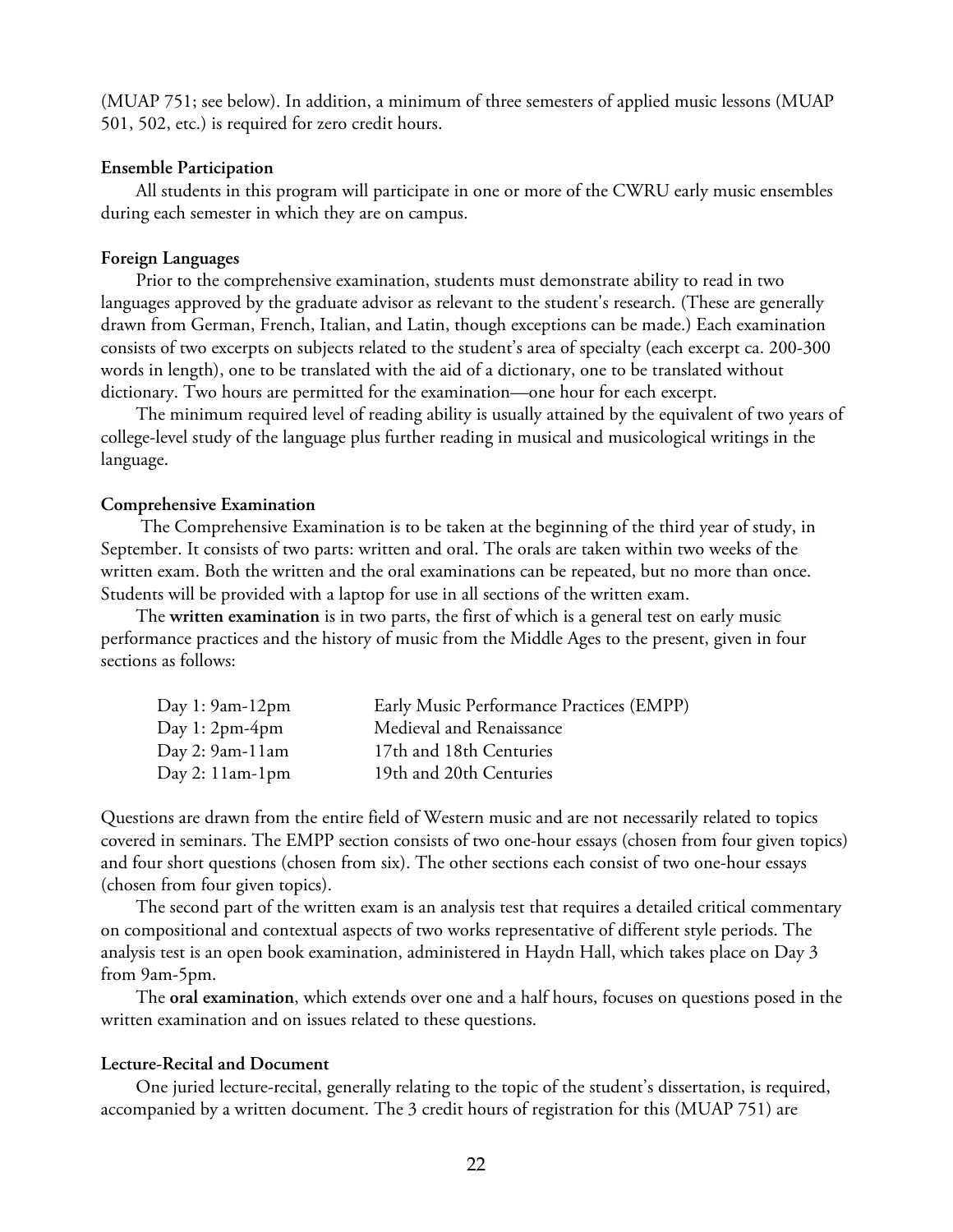included in the required 36 hours of coursework. The jury will consist of three full-time faculty members who have agreed to act in that capacity, one of whom will serve as the advisor. After securing a date acceptable to the jury and available on the Department calendar, the student will work with the advisor to prepare a lecture draft, which will be distributed to the entire jury no less than one month before the performance. The final version of the lecture will incorporate changes mandated by the jury. The advisor, along with the applied teacher, will monitor the preparation of the recital portion.

Generally, the lecture and performance components will be of approximately equal length, with the overall event not exceeding ninety minutes, including intermission(s). The successful completion of the lecture-recital will be certified by a majority of the jury. The accompanying document will be finished after the lecture-recital with the further advice and ultimate approval of the advisor. Students are expected to publicize the lecture-recital by all appropriate means, in addition to its listing on the Department concert calendar. Lecture-recitals should be scheduled by November 1 or April 1 during the semester before the event.

#### **Dissertation**

A minimum of 18 credit hours of registration is required for the dissertation. (See requirements for Ph.D. in musicology.) These 18 credit hours are in addition to the required 36 credit hours of coursework. The dissertation itself must be a significant scholarly contribution in the fields of musicology and early music performance practices. (See the CWRU Western Reserve University guidelines for doctoral dissertations.)

#### **M.A./Ph.D. Fast Track**

Students enrolled in the M.A./EMPP program are eligible for fast track treatment as in the Ph.D. in Historical Musicology, detailed above. The M.A. lecture-recital may not substitute for the Ph.D. lecture-recital.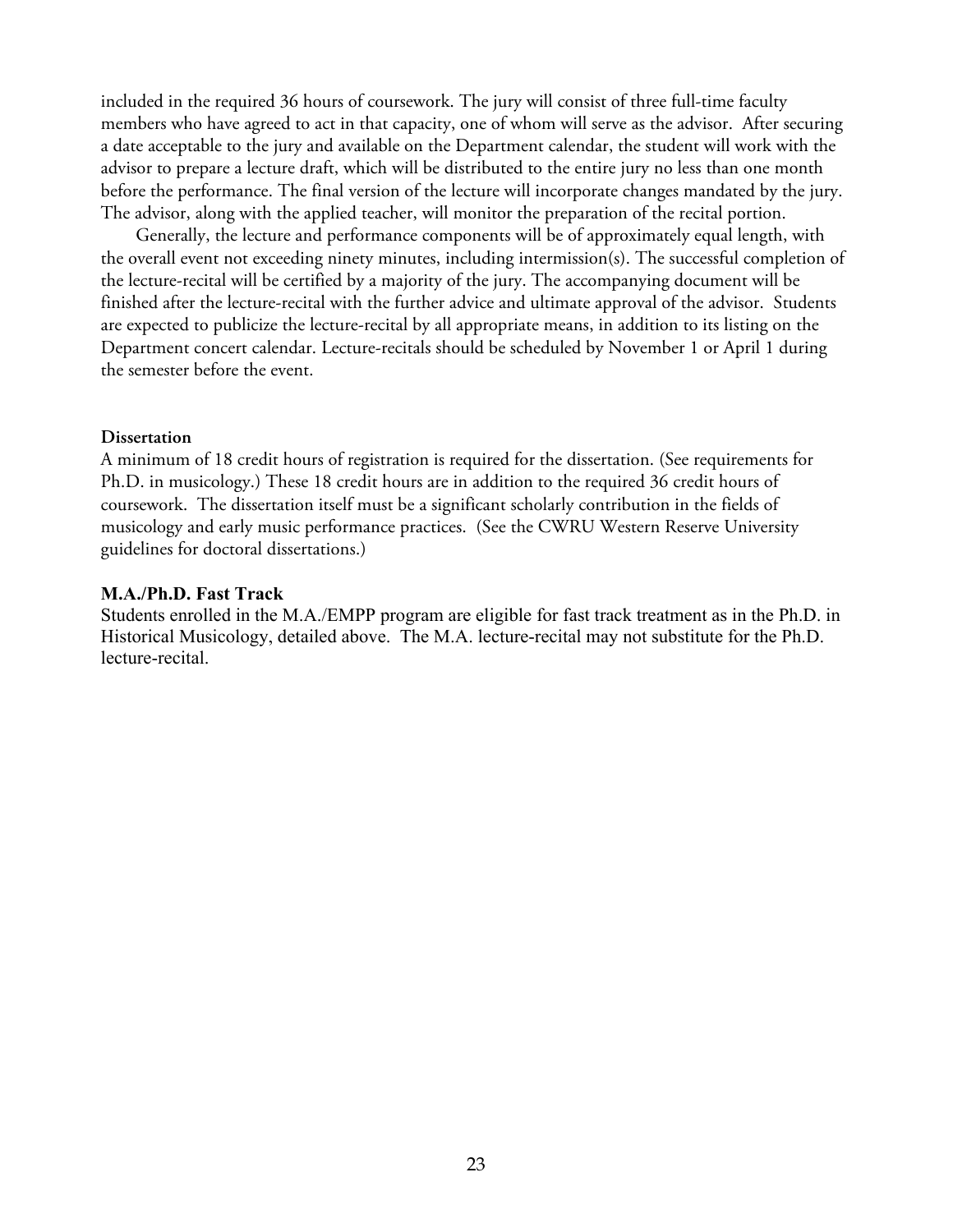# **MUSIC EDUCATION DEGREES**

# **TEACHER LICENSURE OPTION**

The M.A. for Licensure (MAL) option is for those persons with an undergraduate degree in music who wish to obtain a license to teach music in the public schools while simultaneously pursuing the study of music and education at the graduate level. Course requirements combine music education licensure courses and student teaching with graduate music and music education courses. Graduates of the program are eligible to apply for an Ohio teacher license for Music P-12. Licensure may be transferred to other states. Students will also need to pass the Praxis II exams and meet other state requirements for teacher licensure such as passing a criminal background test.

The following courses are required for the MAL degree. Students with an MA in music may be eligible for an exemption of up to 9 hours of requirements. Contact the Director of Music Education for more information.

| <b>MUSIC EDUCATION LICENSURE CORE (35)</b>               |                |  |  |  |  |
|----------------------------------------------------------|----------------|--|--|--|--|
| MUED $200$ – Skills & Pedagogy Classes (specific         | 6              |  |  |  |  |
| classes determined between student and advisor)          |                |  |  |  |  |
| $MUED 275 - Conducting$                                  | $\overline{2}$ |  |  |  |  |
| MUED 305 - World Music in Education                      | $\overline{3}$ |  |  |  |  |
| MUED 350 – General Music Methods                         | 3              |  |  |  |  |
| MUED 352 or MUED 353 - Instrumental/Choral               | 3              |  |  |  |  |
| Music Methods                                            |                |  |  |  |  |
| MUED 355 - Instructional Design in Music                 | 3              |  |  |  |  |
| Education                                                |                |  |  |  |  |
| MUED 420 - Technology Assisted Music Teaching            | 3              |  |  |  |  |
| $\&$ Learning                                            |                |  |  |  |  |
| MUED 496A - Student Teaching                             | 9              |  |  |  |  |
| MUED 496 B - Student Teaching Seminar                    | 3              |  |  |  |  |
|                                                          |                |  |  |  |  |
| <b>TEACHER LICENSURE PROFESSIONAL EDUCATION CORE (9)</b> |                |  |  |  |  |
| EDUC 401 – Introduction to Education                     | 3              |  |  |  |  |
| EDUC 404 – Educational Psychology                        | $\overline{3}$ |  |  |  |  |
| COSI 463 – Language and Literacy Across Content          | 3              |  |  |  |  |
| Areas                                                    |                |  |  |  |  |
|                                                          |                |  |  |  |  |
| <b>GRADUATE MUSIC EDUCATION CORE (12)</b>                |                |  |  |  |  |
| MUED 441 – Philosophical Foundations of Music            | 3              |  |  |  |  |
| Education                                                |                |  |  |  |  |
| MUED 442 – Curriculum and Assessment in Music            | 3              |  |  |  |  |
| Education                                                |                |  |  |  |  |
| MUED 443 – Music Cognition and Learning                  | 3              |  |  |  |  |
| MUED 444 – Research in Music Education                   | $\overline{3}$ |  |  |  |  |
|                                                          |                |  |  |  |  |
| <b>GRADUATE MUSIC CORE (9)</b>                           |                |  |  |  |  |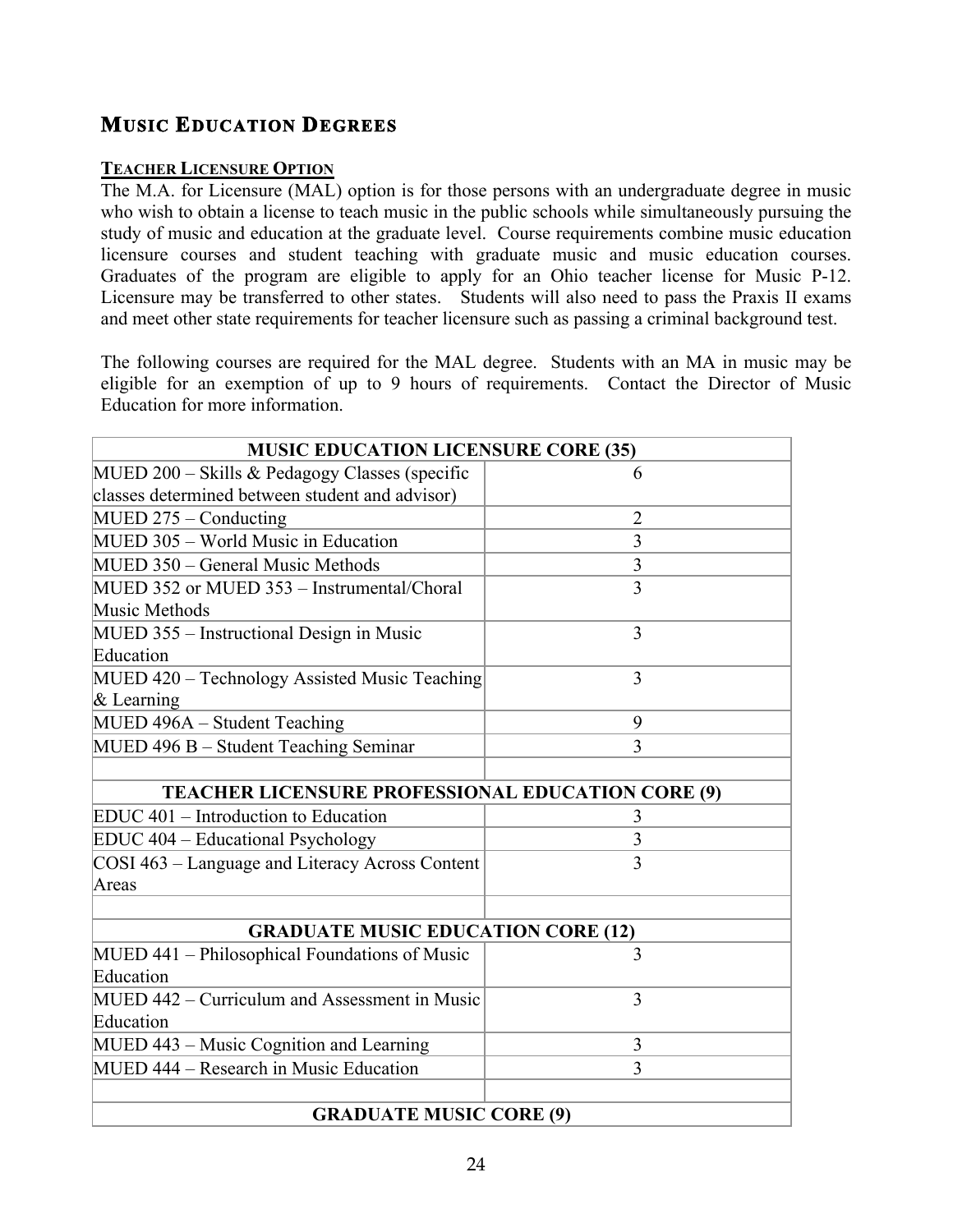| MUTH 422 – Music Theory for Educators                  |    |
|--------------------------------------------------------|----|
| MUHI 430 – Music History for Educators                 |    |
| Music Electives (Theory, History, and/or               |    |
| Performance)                                           |    |
| <i>Successful Completion of the Comprehensive Oral</i> |    |
| Exam                                                   |    |
| TOTAL                                                  | 65 |

MAL students must pass all decision points outlined by the CWRU Teacher Licensure Handbook. Failure to pass any decision point will result in separation from the Music Education Graduate Program.

NOTE: All Teacher Licensure Candidates must have a broad liberal arts education in addition to subject matter and pedagogical expertise. The following courses may be required if they were not taken during the candidate's undergraduate curriculum. Each Student's transcript will be assessed by the CWRU Director of Teacher Education to determine whether any of these courses will need to be taken:

| English composition        |   |
|----------------------------|---|
| <b>Mathematics</b>         |   |
| Natural/Physical Sciences  | 6 |
| Arts and Humanities        | 6 |
| Social/Behavioral Sciences | 6 |

| <b>Admission and Retention in MUSIC EDUCATION (MAL Students)</b> |                                         |                 |                                       |           |                                                  |
|------------------------------------------------------------------|-----------------------------------------|-----------------|---------------------------------------|-----------|--------------------------------------------------|
| <b>Entry to a the Program</b>                                    |                                         |                 |                                       |           |                                                  |
|                                                                  | What?                                   | Program         | When?                                 |           | <b>Result</b>                                    |
| ٠                                                                | Successful interview and satisfactory   | <b>Outcome</b>  | Undergraduate:                        | $\bullet$ | Unconditional admission to the program, or       |
|                                                                  | score on the Teacher Licensure          | <b>Assessed</b> | At the                                | $\bullet$ | Conditional admission to the program with        |
|                                                                  | <b>Admission Assessment</b>             | 1, 2            | completion of                         |           | a prescribed remedial plan which when            |
| $\bullet$                                                        | <b>Cumulative GPA at CWRU of 2.5 or</b> |                 | <b>MUSC 241</b>                       |           | successfully completed will result in            |
|                                                                  | better (undergraduate) or admission     |                 | Graduate:                             |           | unconditional admission, or                      |
|                                                                  | to the University (graduate)            |                 | <b>Upon admission</b>                 | $\bullet$ | Denial of admission to the program.              |
| $\bullet$                                                        | <b>Demonstration of entry-level</b>     |                 | to the                                |           |                                                  |
|                                                                  | competency in the discipline through    |                 | <b>University</b> and                 |           |                                                  |
|                                                                  | successful presentation of a music      |                 | <b>MA</b> for                         |           |                                                  |
|                                                                  | performance audition                    |                 | licensure                             |           |                                                  |
| $\bullet$                                                        | <b>Signed statement of Good Moral</b>   |                 | program.                              |           |                                                  |
|                                                                  | <b>Character</b>                        |                 |                                       |           |                                                  |
|                                                                  |                                         |                 | <b>Admission to Advanced Standing</b> |           |                                                  |
|                                                                  | What?                                   | Program         | When?                                 |           | <b>Result</b>                                    |
| ٠                                                                | <b>Cumulative GPA of 2.5 or better</b>  | <b>Outcome</b>  | End of the 2nd                        | $\bullet$ | <b>Unconditional admission to Advanced</b>       |
| ٠                                                                | Discipline GPA of 2.5 or better         | <b>Assessed</b> | semester after                        |           | Standing, or                                     |
| $\bullet$                                                        | <b>Education GPA of 3.0 or better</b>   | 1, 2, 3,        | admission as a                        | $\bullet$ | <b>Conditional admission to Advanced</b>         |
| $\bullet$                                                        | <b>Candidate Disposition Assessment</b> | 4, 5, 6,        | music                                 |           | Standing with a prescribed remedial plan         |
|                                                                  | <b>Inventory</b>                        | 7, 8, 9,        | education                             |           | which when successfully completed will           |
| $\bullet$                                                        | Successful review of the working        | 11              | major.                                |           | result in unconditional admission, or            |
|                                                                  | teaching ePortfolio that includes       |                 |                                       | $\bullet$ | Denial of admission to Advanced Standing.        |
|                                                                  | documentation of clinical/field         |                 |                                       |           |                                                  |
|                                                                  | experiences                             |                 |                                       |           |                                                  |
|                                                                  |                                         |                 | <b>Admission to Student Teaching</b>  |           |                                                  |
|                                                                  | What?                                   | Program         | When?                                 |           | <b>Result</b>                                    |
| $\bullet$                                                        | <b>Cumulative GPA of 2.5 or better</b>  | <b>Outcome</b>  | <b>One semester</b>                   | $\bullet$ | <b>Unconditional admission to Student</b>        |
| ٠                                                                | Discipline GPA of 2.5 or better         | <b>Assessed</b> | prior to student                      |           | Teaching, or                                     |
|                                                                  | <b>Education GPA of 3.0 or better</b>   | 1, 2, 3,        | teaching.                             | ٠         | <b>Conditional admission to Student Teaching</b> |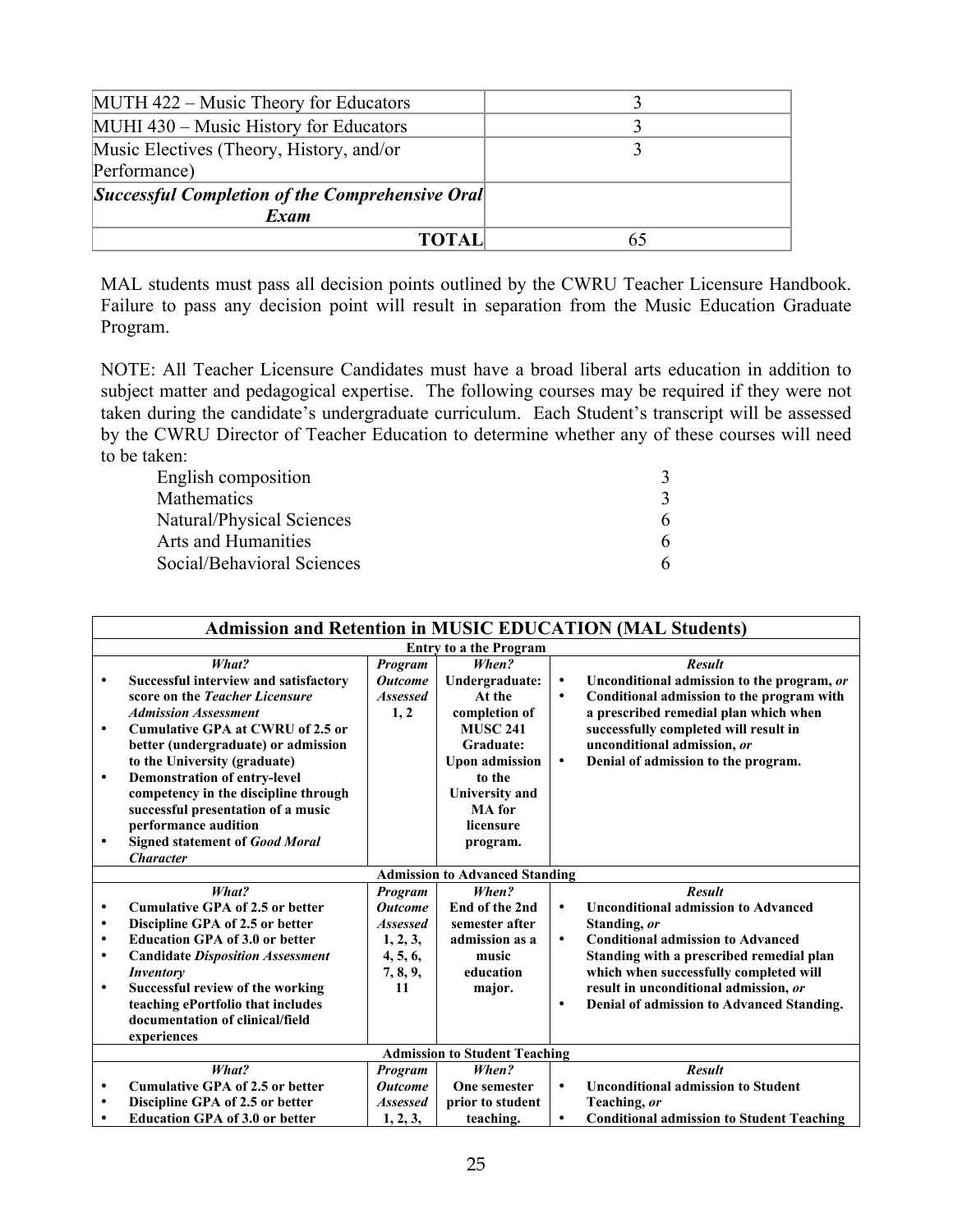| $\bullet$<br>$\bullet$<br>$\bullet$<br>$\bullet$<br>$\bullet$ | Successful review of the working<br>teaching ePortfolio that includes<br>documentation of clinical/field<br>experiences<br>Pass TB test; present documentation<br>of hepatitis B vaccination<br>Pass criminal background check<br><b>Candidate Disposition Assessment</b><br><b>Inventory</b><br><b>Successful completion of the Student</b><br><b>Teaching Interview</b> | 4, 5, 6,<br>7, 8, 9,<br>10, 11 |                                             | ٠         | with a prescribed remedial plan which<br>when successfully completed will result in<br>unconditional admission, or<br>Denial of admission to Student Teaching. |
|---------------------------------------------------------------|---------------------------------------------------------------------------------------------------------------------------------------------------------------------------------------------------------------------------------------------------------------------------------------------------------------------------------------------------------------------------|--------------------------------|---------------------------------------------|-----------|----------------------------------------------------------------------------------------------------------------------------------------------------------------|
|                                                               |                                                                                                                                                                                                                                                                                                                                                                           |                                | <b>Recommendation for Initial Licensure</b> |           |                                                                                                                                                                |
|                                                               | What?                                                                                                                                                                                                                                                                                                                                                                     | Program                        | When?                                       |           | <b>Result</b>                                                                                                                                                  |
| $\bullet$                                                     | <b>Cumulative GPA of 2.5 or better</b>                                                                                                                                                                                                                                                                                                                                    | <b>Outcome</b>                 | At the                                      | $\bullet$ | Recommendation for Ohio teaching license,                                                                                                                      |
| $\bullet$<br>$\bullet$                                        | Discipline GPA of 2.5 or better                                                                                                                                                                                                                                                                                                                                           | <b>Assessed</b>                | completion of                               | $\bullet$ | <b>or</b>                                                                                                                                                      |
| $\bullet$                                                     | <b>Education GPA of 3.0 or better</b><br><b>Completion of degree requirements</b>                                                                                                                                                                                                                                                                                         | 1, 2, 3,<br>4, 5, 6,           | all degree and<br>program                   |           | Remedial plan which when successfully<br>completed will result in recommendation                                                                               |
| $\bullet$                                                     | Successful review of the working                                                                                                                                                                                                                                                                                                                                          | 7, 8, 9,                       | requirements                                |           | for Ohio teaching license, or                                                                                                                                  |
|                                                               | teaching ePortfolio that includes                                                                                                                                                                                                                                                                                                                                         | 10, 11,                        | including                                   | $\bullet$ | Non-recommendation for Ohio teaching                                                                                                                           |
|                                                               | documentation of student teaching                                                                                                                                                                                                                                                                                                                                         | 12                             | achievement of                              |           | license.                                                                                                                                                       |
|                                                               | experiences                                                                                                                                                                                                                                                                                                                                                               |                                | passing Praxis                              |           |                                                                                                                                                                |
| $\bullet$                                                     | <b>Candidate Disposition Assessment</b>                                                                                                                                                                                                                                                                                                                                   |                                | II scores                                   |           |                                                                                                                                                                |
|                                                               | <b>Inventory</b>                                                                                                                                                                                                                                                                                                                                                          |                                |                                             |           |                                                                                                                                                                |
| $\bullet$                                                     | Achievement of state mandated scores                                                                                                                                                                                                                                                                                                                                      |                                |                                             |           |                                                                                                                                                                |
|                                                               | on Praxis II exams                                                                                                                                                                                                                                                                                                                                                        |                                |                                             |           |                                                                                                                                                                |
| $\bullet$                                                     | <b>Completion of CWRU Student</b>                                                                                                                                                                                                                                                                                                                                         |                                |                                             |           |                                                                                                                                                                |
|                                                               | <b>Teaching Final Assessment by</b><br><b>Cooperating Teacher and University</b>                                                                                                                                                                                                                                                                                          |                                |                                             |           |                                                                                                                                                                |
|                                                               | Supervisor with a grade of $B$ or better                                                                                                                                                                                                                                                                                                                                  |                                |                                             |           |                                                                                                                                                                |
| $\bullet$                                                     | <b>Completion of CWRU Teacher</b>                                                                                                                                                                                                                                                                                                                                         |                                |                                             |           |                                                                                                                                                                |
|                                                               | <b>Licensure Exit Interview and Survey</b>                                                                                                                                                                                                                                                                                                                                |                                |                                             |           |                                                                                                                                                                |
|                                                               |                                                                                                                                                                                                                                                                                                                                                                           |                                | <b>Entry Year Follow-up</b>                 |           |                                                                                                                                                                |
|                                                               | What?                                                                                                                                                                                                                                                                                                                                                                     | Program                        | When?                                       |           | <b>Result</b>                                                                                                                                                  |
| $\bullet$                                                     | <b>Completion of CWRU Teacher</b>                                                                                                                                                                                                                                                                                                                                         | <b>Outcome</b>                 | April of entry                              | $\bullet$ | Results used for program assessment                                                                                                                            |
|                                                               | <b>Licensure Induction Year Survey</b>                                                                                                                                                                                                                                                                                                                                    | <b>Assessed</b>                | year of teaching                            |           |                                                                                                                                                                |
| $\bullet$                                                     | Praxis III Score (Ohio teachers only)                                                                                                                                                                                                                                                                                                                                     | 1, 2, 3,                       |                                             |           |                                                                                                                                                                |
|                                                               |                                                                                                                                                                                                                                                                                                                                                                           | 4, 5, 6,                       |                                             |           |                                                                                                                                                                |
|                                                               |                                                                                                                                                                                                                                                                                                                                                                           | 7, 8, 9,                       |                                             |           |                                                                                                                                                                |
|                                                               |                                                                                                                                                                                                                                                                                                                                                                           | 10, 11,                        |                                             |           |                                                                                                                                                                |
|                                                               |                                                                                                                                                                                                                                                                                                                                                                           | 12                             |                                             |           |                                                                                                                                                                |

# **M.A.L. COMPREHENSIVE ORAL EXAMINATION**

Students enrolled in the M.A. in Music Education for Teaching Licensure must participate in an oral exam. This process is to be completed no later than week 10 of the final semester of coursework, and can be completed as early as the semester before student teaching.

The exam process is as follows:

- 1. Students will develop 2 questions and submit them to their advisor for approval by the music education faculty. A brief, representative list of references must be included for each question. The questions may be taken from areas of MA coursework as follows: Question 1: Philosophy, Curriculum, and/or Research and Measurement Question 2: Music Materials
- 2. Once the QUESTIONS are approved, review the appropriate literature and write an answer to each question. Although you will not submit the written answers to the faculty, you will be asked to give a 10-minute oral presentation utilizing visual/aural aids (e.g., PowerPoint, Keynote, recordings, etc.) for each answer. A handout for faculty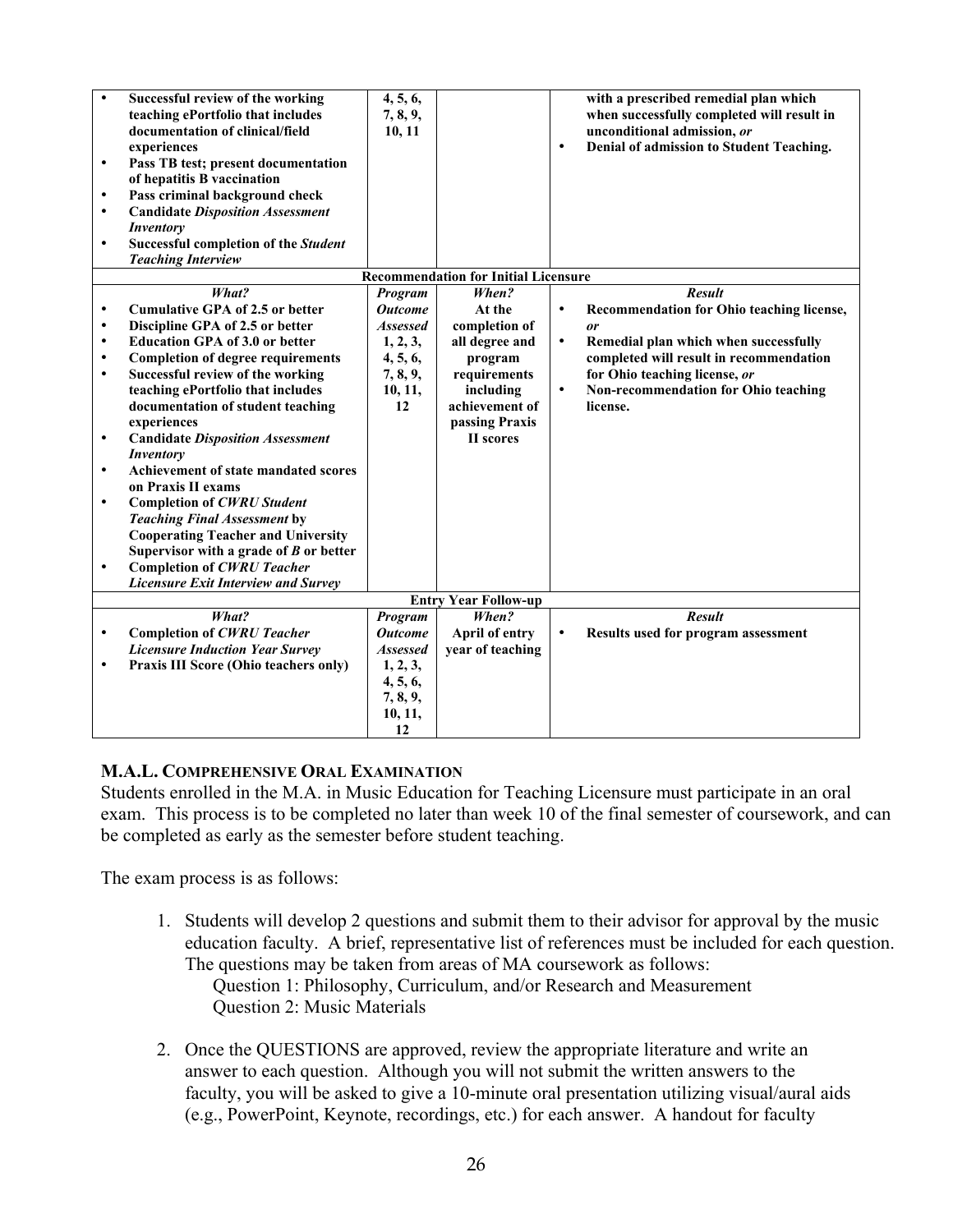should be created for each question. APA style, with complete citations and a reference list, should be utilized and included in the handout. This is to be representative of a student's ability to review literature and present in a scholarly manner. The format of the answer for question one should follow this basic outline:

- a. Define and clarify the problem/question
- b. Summarize previous investigations/articles in order to inform the reader of the current state of research
- c. Identify relations, contradictions, gaps, inconsistencies and implications in the literature
- d. Suggest the next step or steps in solving the problem, and provide an example of application in a specific teaching situation.

For the Musical Materials question, students will submit a brief analysis (including a diagram or flowchart of the piece), information regarding the piece and its preparation, and a description of how it would be taught to a selected group. You may wish to consult Battisti and Garafalo's (1990) *Guide to Score Study for the Wind Band* as a model for analysis and diagramming a piece. Bring at least one copy of the score to your musical materials question to your exam.

Here is an example of a musical materials question: "Prepare a detailed, flow chart analysis of "An American Elegy" by Frank Ticheli. Provide biographical information for Ticheli, a list of his major works, and any other pertinent cultural and/or historical background related to the piece. Discuss how one would prepare a high school band for a performance of this composition. Which of the national standards might be addressed through this repertoire, and how could a conductor go about addressing them?" Adapt this to your specific piece and performance group application.

3. Schedule an exam time through your advisor for no later than week 10 of the semester. At that time also submit the URL for the music education to review your ePortfolio before your oral exam.

Possible outcomes of the oral defense are:

- Pass
- Needs revision (e.g., rewrite one or more of the answers)
- Fail

The outcome of "Fail" ends the student's pursuit of the MAL degree at CWRU Western Reserve University.

Failure to schedule the exam by the due date outlined in #4 above also ends the student's pursuit of the MAL degree at CWRU Western Reserve University. Petitions for extensions must be filed by that same due date, but only extreme circumstances would influence the faculty to grant such an extension.

# **M.A. IN MUSIC EDUCATION**

**THESIS OPTION.** This program is for those people with an undergraduate degree in Music Education who wish to pursue further academic study as a means to develop professionally.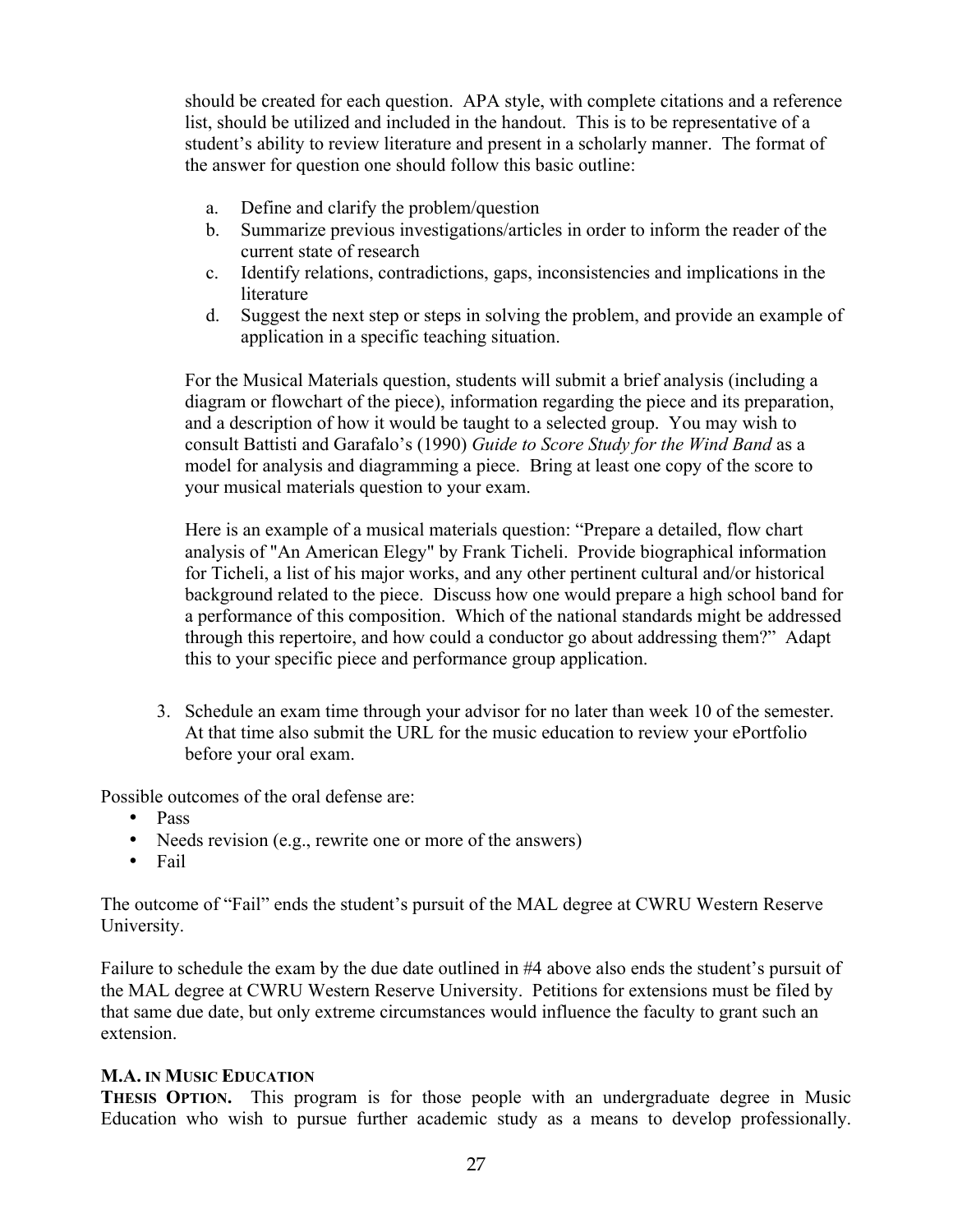Coursework combines the study of philosophical, research-based, and theoretical positions of teaching and learning music with pragmatic approaches to improving music instruction. Every effort is made to plan a program based on individual students' needs and interests while maintaining standards of musical and scholarly excellence.

| <b>MUSIC EDUCATION CORE (15 Credit Hours)</b>                                    |    |
|----------------------------------------------------------------------------------|----|
| MUED 441 – Philosophical Foundations of Music Education                          | 3  |
| MUED 442 – Curriculum and Assessment in Music Education                          | 3  |
| MUED 443 – Music Cognition and Learning                                          | 3  |
| MUED 444 – Research in Music Education                                           | 3  |
| MUED 445 – Advanced Research in Music Education                                  | 3  |
|                                                                                  |    |
| <b>MUSIC CORE (9 Credit Hours)</b>                                               |    |
| MUTH 422 – Music Theory for Educators                                            | 3  |
| MUHI 430 – Music History for Educators                                           | 3  |
| Courses in music theory, music history and applied music suited to the student's | 3  |
| interests and needs and approved by the music education faculty.                 |    |
|                                                                                  |    |
| <b>THESIS</b>                                                                    |    |
| $MUED 651 - Thesis$                                                              | 6  |
| Successful Oral Defense of the Thesis                                            |    |
|                                                                                  |    |
| TOTAl                                                                            | 30 |

# **COMPREHENSIVE EXAM OPTION**

Course requirements for this program are similar to those in the Thesis Option Master's program. Instead of a thesis, persons in this option complete a comprehensive examination at the conclusion of coursework. Every effort is made to plan a program based on individual students' needs and interests while maintaining standards of musical and scholarly excellence.

| <b>MUSIC EDUCATION CORE (12 Credit Hours)</b>                                    |              |
|----------------------------------------------------------------------------------|--------------|
| MUED 441 – Philosophical Foundations of Music Education                          | 3            |
| MUED 442 – Curriculum and Assessment in Music Education                          | 3            |
| MUED 443 – Music Cognition and Learning                                          | $\mathbf{3}$ |
| MUED 444 – Research in Music Education                                           | $\mathbf{3}$ |
|                                                                                  |              |
| <b>MUSIC CORE (9-12 Credit Hours)</b>                                            |              |
| MUTH 422 – Music Theory for Educators                                            | 3            |
| MUHI 430 – Music History for Educators                                           | 3            |
| Courses in music theory, music history and applied music suited to the student's | $3-6$        |
| interests and needs and approved by the music education faculty.                 |              |
|                                                                                  |              |
| <b>ELECTIVES (6-9 Credit Hours)</b>                                              |              |
| Music education courses, seminars, independent studies, and studies in a related | 6-9          |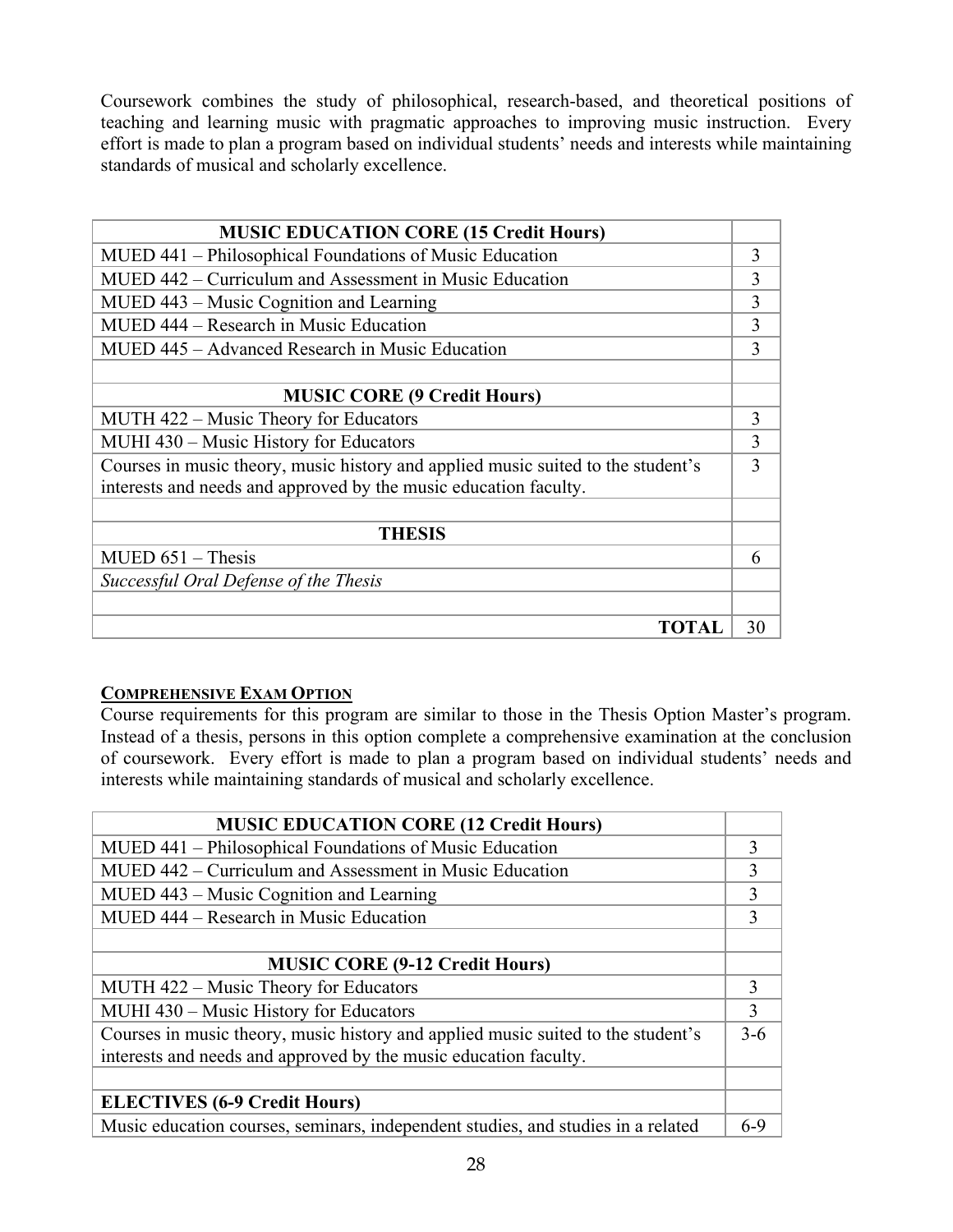| field outside of music education (up to 6 credit hours), suited to the student's<br>interests and needs and approved by the music education faculty. |  |
|------------------------------------------------------------------------------------------------------------------------------------------------------|--|
| <b>Successful Completion of the Comprehensive Written and Oral Exams</b>                                                                             |  |
|                                                                                                                                                      |  |
| <b>TOTAL</b>                                                                                                                                         |  |

### **M.A. COMPREHENSIVE ORAL AND WRITTEN EXAMINATION**

Students electing the Comprehensive Exam Option for the M.A. in Music Education must participate in a written exam and oral defense. This process is to be completed no later than week 10 of the final semester of coursework.

The exam process is as follows:

1. Students will develop three questions and submit them to their advisor for approval by the music education faculty. A brief, representative list of references must be included for each question. Each question will represent a different area of study from MA coursework.

Question 1: Philosophy and Curriculum Question 2: Research and Measurement/Psychology of Music Question 3: Music Materials

- 2. Once the questions are approved, write an eight to twelve page answer (excluding title page and reference pages) to each question. APA style, with complete citations and a reference list, should be utilized. This is to be representative of a student's ability to review literature and write in a scholarly manner. It may be useful to think of each of the first 2 questions as articles that may be submitted later to a journal for consideration. The format of these 2 answers should follow this basic outline:
	- a. Define and clarify the problem/question
	- b. Summarize previous investigations/articles in order to inform the reader of the current state of research
	- c. Identify relations, contradictions, gaps, inconsistencies and implications in the literature
	- d. Suggest the next step or steps in solving the problem, and provide an example of application in a specific teaching situation.

For the Musical Materials question, students will submit a brief analysis (including a diagram or flowchart of the piece), information regarding the piece and its preparation, and a description of how it would be taught to a selected group. You may wish to consult Battisti and Garafalo's (1990) *Guide to Score Study for the Wind Band* as a model for analysis and diagramming a piece.

Here is an example of a musical materials question: "Prepare a detailed, flow chart analysis of "An American Elegy" by Frank Ticheli. Provide biographical information for Ticheli, a list of his major works, and any other pertinent cultural and/or historical background related to the piece. Discuss how one would prepare a high school band for a performance of this composition. Which of the national standards might be addressed through this repertoire, and how could a conductor go about addressing them?" Adapt this to your specific piece and performance group application.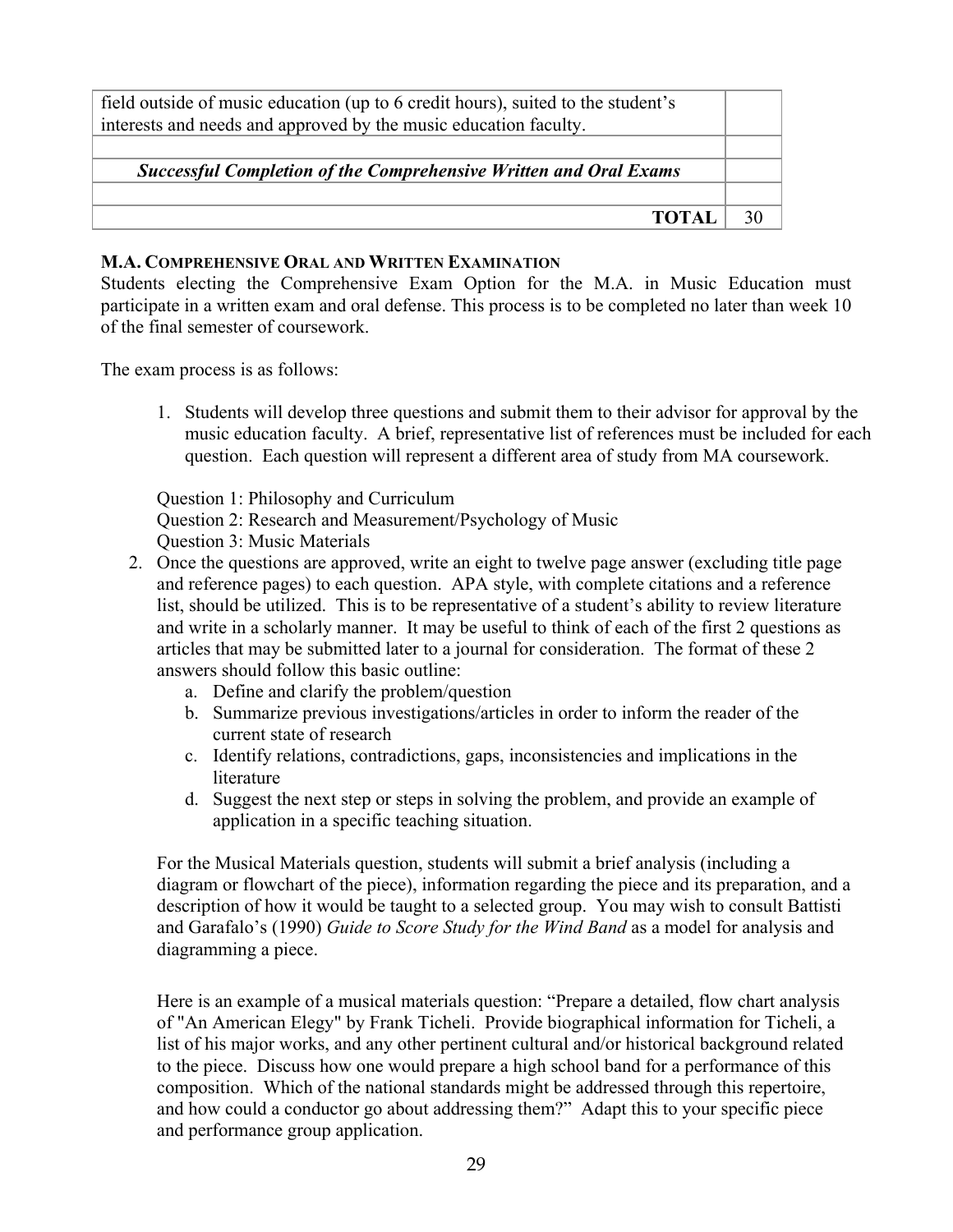3. Submit 4 copies of the completed questions to your advisor no later than week 10 of the semester. Include at least one copy of the score to your musical materials question. At that time, an oral exam will be scheduled before the end of the semester.

Possible outcomes of the oral defense are:

- Pass
- Needs revision (e.g., rewrite one or more of the answers)
- Fail

The outcome of "Fail" ends the student's pursuit of the MA degree at CWRU Western Reserve University.

Failure to submit written questions by the due date outlined in #3 above also ends the student's pursuit of the MA degree at CWRU Western Reserve University. Petitions for extensions must be filed by that same due date, but only extreme circumstances would influence the faculty to grant such an extension.

# **PH.D. IN MUSIC EDUCATION**

The doctoral program at CWRU is for those persons who wish to teach at the college level or obtain positions of leadership in the schools. A core of studies centered on philosophy and research is supplemented by coursework in music and related fields. The focus of the program is on encouraging each doctoral student to develop to his or her fullest capacity through individual research projects and independent studies with music education faculty.

Every effort is made to plan a program based on individual students' needs and interests while maintaining standards of musical and scholarly excellence.

| <b>MUSIC EDUCATION CORE (15 Credit Hours)</b>                                         |                |
|---------------------------------------------------------------------------------------|----------------|
| MUED 441 – Philosophical Foundations of Music Education                               | 3              |
| MUED 442 – Curriculum and Assessment in Music Education                               | 3              |
| MUED 443 – Music Cognition and Learning                                               | 3              |
| MUED 444 – Research in Music Education                                                | 3              |
| MUED 445 – Advanced Research in Music Education                                       | 3              |
|                                                                                       |                |
| <b>MUSIC CORE (9-12 Credit Hours)</b>                                                 |                |
| MUTH 422 – Music Theory for Educators                                                 | 3              |
| MUHI 430 – Music History for Educators                                                | $\overline{3}$ |
| Courses in music theory, music history and applied music suited to the student's      | $3 - 6$        |
| interests and needs and approved by the music education faculty.                      |                |
|                                                                                       |                |
|                                                                                       |                |
| <b>OUTSIDE COGNATE (6 Credit Hours)</b>                                               |                |
| Study in a related field outside of music education suited to the student's interests | 6              |
| and needs and approved by the music education faculty.                                |                |
|                                                                                       |                |
| <b>MUSIC EDUCATION ELECTIVES (9-12 Credit Hours)</b>                                  |                |
| Music education courses, seminars, and independent studies suited to the student's    | $9 - 12$       |
| interests and needs and approved by the music education faculty.                      |                |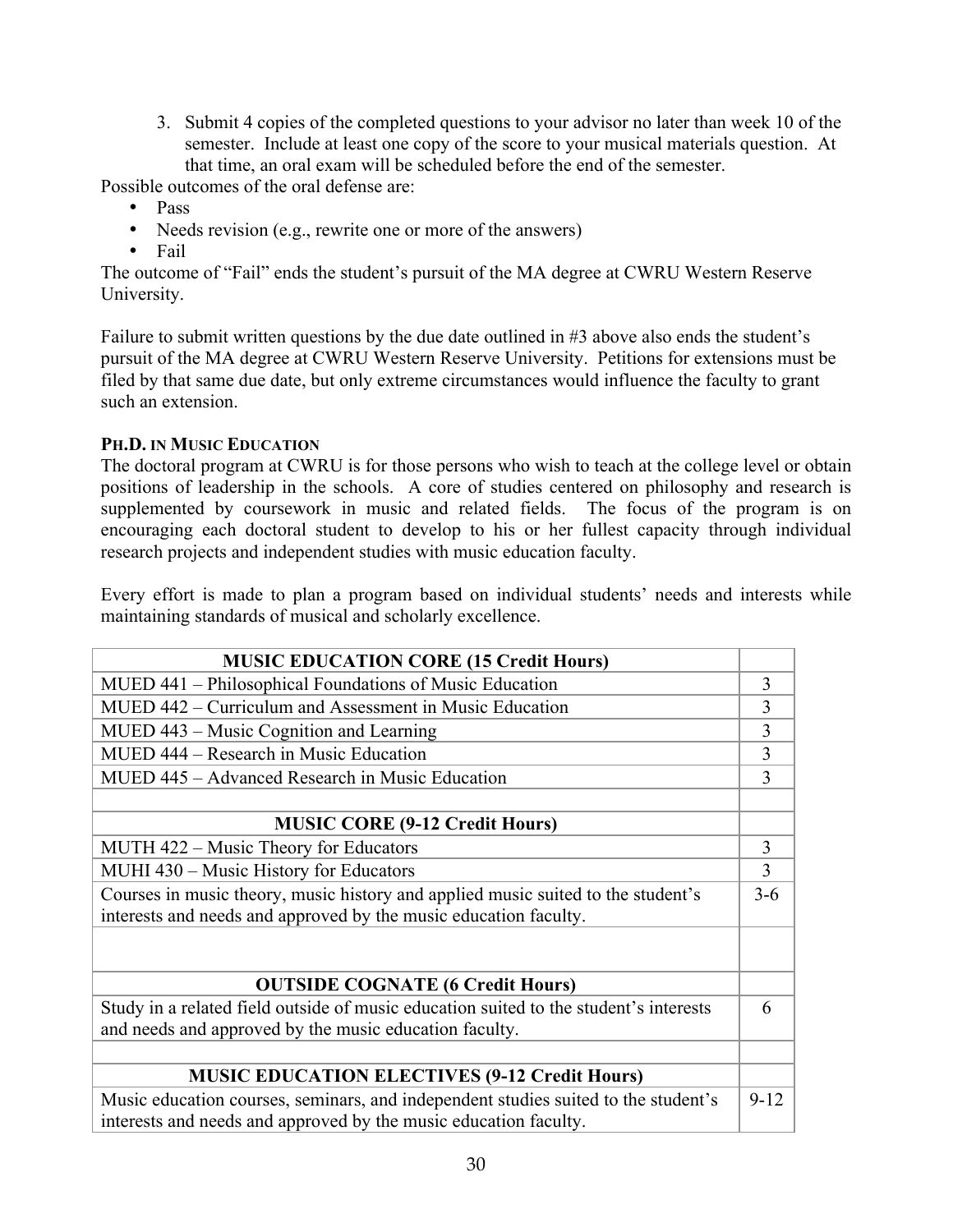| <b>Successful Completion of the Comprehensive Written and Oral Exams. This</b><br>must be completed before work on the dissertation can commence. |  |
|---------------------------------------------------------------------------------------------------------------------------------------------------|--|
|                                                                                                                                                   |  |
| <b>DISSERTATION</b>                                                                                                                               |  |
| MUED 701 – Dissertation                                                                                                                           |  |
| Successful Oral Defense of the Dissertation                                                                                                       |  |
|                                                                                                                                                   |  |
|                                                                                                                                                   |  |

# **WRITTEN AND ORAL COMPREHENSIVE EXAMINATIONS AND ADVANCEMENT TO PH.D. CANDIDACY IN MUSIC EDUCATION**

Ph.D. students in the Music Education Program have up to 4 years from their first semester of enrollment to finish their 36 hours of required coursework, and one additional semester to complete their written exams and achieve candidacy. Candidacy is granted when students pass their written and oral examinations. Once candidacy is granted, students may enroll in MUSC 701 and begin work on a dissertation proposal. The process for achieving candidacy is as follows:

- 1. Students will submit five questions to the music education faculty for approval, one in each of the following areas of Ph.D. coursework. A brief, representative list of references must be included for each question, with the exception of the Musical Materials question.
	- Philosophy
	- Learning Theories and Curriculum Design
	- Research and Measurement
	- Psychology of Music
	- Musical Materials
- 2. Once the five questions are approved, students write five 8-12 page (excluding title page and reference pages) papers that answers each question. APA style, with complete citations and a reference list, should be utilized. This is to be representative of a student's ability to review literature and write in a scholarly manner. It may be useful to think of each of the first 4 questions as articles that may be submitted later to a journal for consideration. The format of these 4 answers should follow this basic outline:
	- a. Define and clarify the problem/question
	- b. Summarize previous investigations/articles in order to inform the reader of the current state of research
	- c. Identify relations, contradictions, gaps, inconsistencies and implications in the literature
	- d. Suggest the next step or steps in solving the problem, and provide an example of application in a specific teaching situation.

For the Musical Materials question, students will submit a brief analysis (including a diagram or flowchart of the piece), information regarding the piece and its preparation, and a description of how it would be taught to a selected group. You may wish to consult Battisti and Garafalo's (1990) *Guide to Score Study for the Wind Band* as a model for analysis and diagramming a piece.